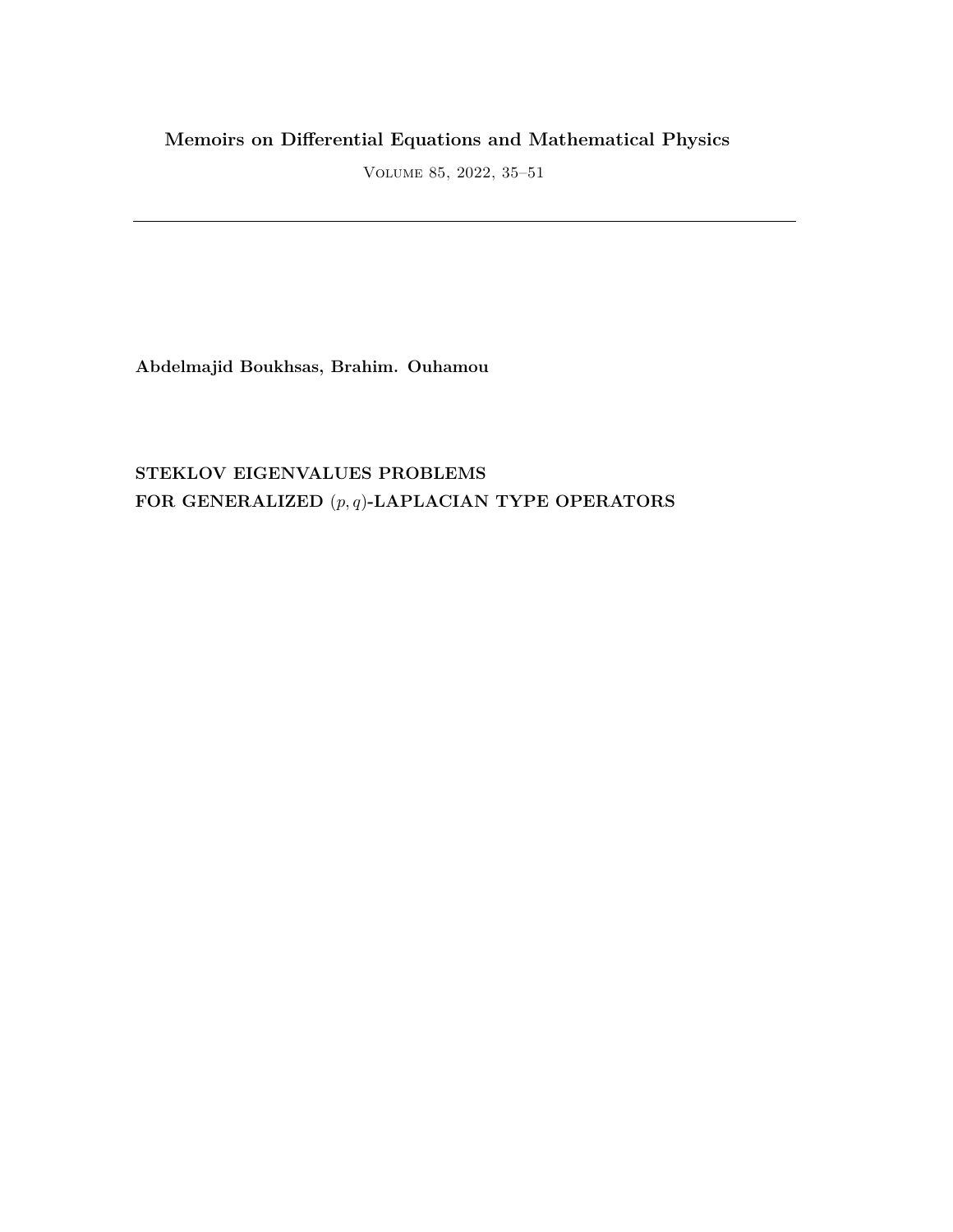**Abstract.** In this paper, we study the following class of (*p, q*) elliptic problems under Steklov-type boundary conditions

$$
\begin{cases} -\operatorname{div}\left( a(|\nabla u|^p)|\nabla u|^{p-2}\nabla u\right) + a(|u|^p)|u|^{p-2}u = 0 \ \ \text{in}\ \Omega,\\ a(|\nabla u|^p)|\nabla u|^{p-2}\nabla u\cdot \nu = \lambda |u|^{m-2}u \ \ \text{on}\ \partial \Omega,\end{cases}
$$

where  $\Omega$  is a smooth bounded domain in  $\mathbb{R}^N$  ( $N \geq 2$ ),  $\nu$  is the outward unit normal vector on  $\partial\Omega$ ,  $2 \leq p < N$ ,  $m \in \mathbb{R}$  with  $m > 1$  in suitable ranges listed later and a is a  $C^1$  real function and  $\lambda > 0$  is a real parameter. Using variational methods, we establish the existence of a continuous and unbounded set of positive generalized eigenvalues.

**2010 Mathematics Subject Classification.** 35J20, 35J62, 35J70, 35P05, 35P30.

**Key words and phrases.** (*p, q*)-Laplacian, nonlinear boundary conditions, Steklov eigenvalue problem, mountain pass theorem, Ekeland variational.

 $\mathbf{\hat{m}}$ ზიუმე. სტატიაში შესწავლილია  $(p, q)$  ელიფსური ოპერატორების შემდეგი კლასი სტეკლოვის ტიპის სასაზღვრო პირობებით

$$
\begin{cases}\n-\operatorname{div}\left(a(|\nabla u|^p)|\nabla u|^{p-2}\nabla u\right)+a(|u|^p)|u|^{p-2}u=0 & \text{in } \Omega, \\
a(|\nabla u|^p)|\nabla u|^{p-2}\nabla u\cdot\nu=\lambda|u|^{m-2}u & \text{on } \partial\Omega,\n\end{cases}
$$

სადაც  $\Omega$  არის გლუვი შემოსაზღვრული არე  $\mathbb{R}^N$ -ში  $(N\geq 2),\ \nu$  გარე ერთეულოვანი ნორმალია  $\partial\Omega$ −ზე, 2 ≤ *p* < *N*,  $m \in \mathbb{R}$ ,  $m > 1$ , იცვლება შესაბამის დიაპაზონში, რომელიც ქვემოთ იქნება ჩამოთვლილი,  $a$  არის  $C^1$  კლასის ნამდვილი ფუნქცია და  $\lambda>0$  არის ნამდვილი პარამეტრი. გარიაციული მეთოდების გამოყენებით დადგენილია დადებითი განზოგადებული საკუთრივი მნიშვნელობების უწყვეტი და შემოუსაზღვრელი სიმრავლის არსებობა.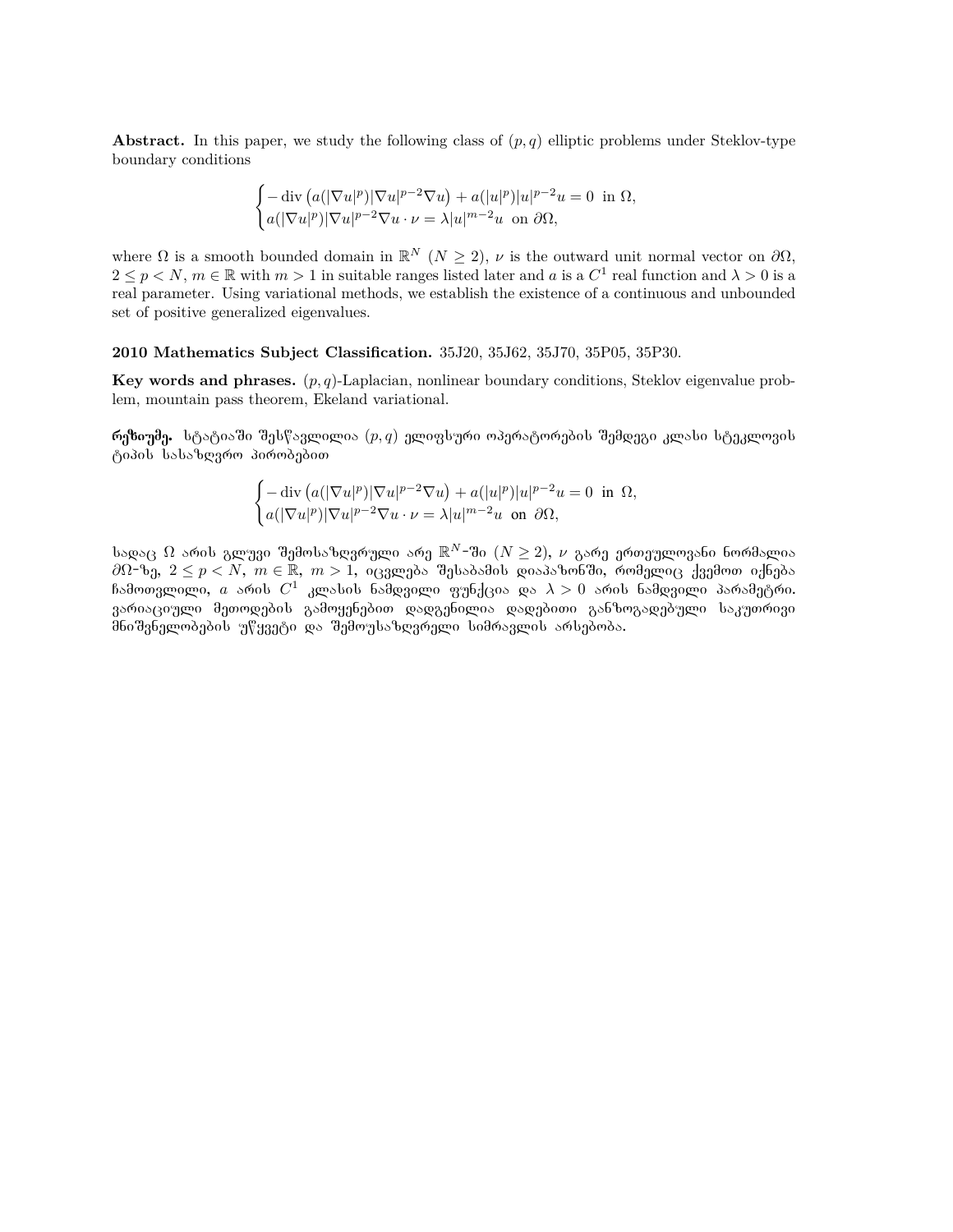## **1 Introduction**

The aim of this paper is to present a preliminary study on a more general class of  $(p, q)$ -type eigenvalues problems under Steklov-type boundary conditions given by

$$
\begin{cases}\n-\operatorname{div}\left(a(|\nabla u|^p)|\nabla u|^{p-2}\nabla u\right) + a(|u|^p)|u|^{p-2}u = 0 & \text{in } \Omega, \\
\langle a(|\nabla u|^p)|\nabla u|^{p-2}\nabla u, \nu\rangle = \lambda |u|^{m-2}u & \text{on } \partial\Omega,\n\end{cases}
$$
\n(1.1)

where  $\Omega$  is a bounded domain in  $\mathbb{R}^N$  ( $N \geq 2$ ) with a smooth boundary  $\partial \Omega$ ,  $\nu$  is the outward unit normal vector on  $\partial\Omega, \langle \cdot, \cdot \rangle$  is the scalar product of  $\mathbb{R}^N, 1 \leq p < N, m \in \mathbb{R}$ , with  $m > 1, \lambda > 0$  is a real parameter,  $a : \mathbb{R}^+ \to \mathbb{R}^+$  is a  $C^1$  real function satisfying

(*a*<sub>1</sub>) There exist constants  $\xi_i > 0$ ,  $i = 0, 1, 2, 3, 1 < p \le q < N$  such that

$$
\xi_0 + \xi_1 t^{(q-p)/p} \le a(t) \le \xi_2 + \xi_3 t^{(q-p)/p} \text{ for all } t \ge 0.
$$

Moreover, additional hypotheses on *a* which are useful in some specific cases are listed here:

(*a*<sub>2</sub>) There exists a positive real constant *α* with  $\frac{q}{p} \leq \alpha < \frac{m}{p}$  such that

$$
\frac{1}{\alpha(t)t} \le A(t) = \int_{0}^{t} a(s) ds \text{ for all } t \ge 0;
$$

 $(a_3)$  The map  $t \to a(t)t^{(p-2)/p}$  is increasing for  $t \geq 0$ ;

 $(a_4)$  The map *a* and its derivative *a'* satisfy

$$
a'(t)t < \left(\frac{q-p}{p}\right)a(t) \text{ for all } t > 0.
$$

Now, we present some examples of functions *a* in order to illustrate the degree of generality of the kind of problems studied here.

**Example 1.1.** If  $a \equiv 1$ , our operator is the *p*-Laplacian, so problem (1.1) becomes

$$
\begin{cases} \Delta_p u = |u|^{p-2}u & \text{in } \Omega, \\ \nabla u|^{p-2} \nabla u \frac{\partial u}{\partial v} = \lambda |u|^{m-2}u & \text{on } \partial \Omega, \end{cases}
$$

with  $q = p$  and  $\xi_0 + \xi_1 = \xi_2 + \xi_3$ .

**Example 1.2.** If  $a(t) = 1 + t^{\frac{q-p}{p}}$ , we get

$$
\begin{cases} \Delta_p u + \Delta_q u = |u|^{p-2}u + |u|^{q-2}u & \text{in } \Omega, \\ \left( |\nabla u|^{p-2} \nabla u + |\nabla u|^{q-2} \nabla u \right) \frac{\partial u}{\partial v} = \lambda |u|^{m-2}u & \text{on } \partial \Omega, \end{cases}
$$

with  $q = p$ ,  $\xi_0 = \xi_1 = \xi_2 = \xi_3 = 1$ .

**Example 1.3.** Taking

$$
a(t) = 1 + \frac{1}{(1+t)^{\frac{p-2}{p}}},
$$

we get

$$
\begin{cases}\n-\operatorname{div}\left(|\nabla u|^{p-2}\nabla u+\frac{|\nabla u|^{p-2}\nabla u}{(1+|\nabla u|^p)^{\frac{p-2}{p}}}\right)=-|u|^{p-2}u-\frac{|u|^{p-2}u}{(1+|u|^p)^{\frac{p-2}{p}}}\quad\text{in }\Omega, \\
\left(|\nabla u|^{p-2}\nabla u+\frac{|\nabla u|^{p-2}\nabla u}{(1+|\nabla u|^p)^{\frac{p-2}{p}}}\right)\frac{\partial u}{\partial v}=\lambda|u|^{m-2}u\n\end{cases}\n\text{ on }\partial\Omega,
$$
\n
$$
= \xi_1=\xi_2=\xi_3=1\text{ and }\xi_2=2.
$$

where  $\xi_0 = \xi_1 = \xi_2 = \xi_3 = 1$  and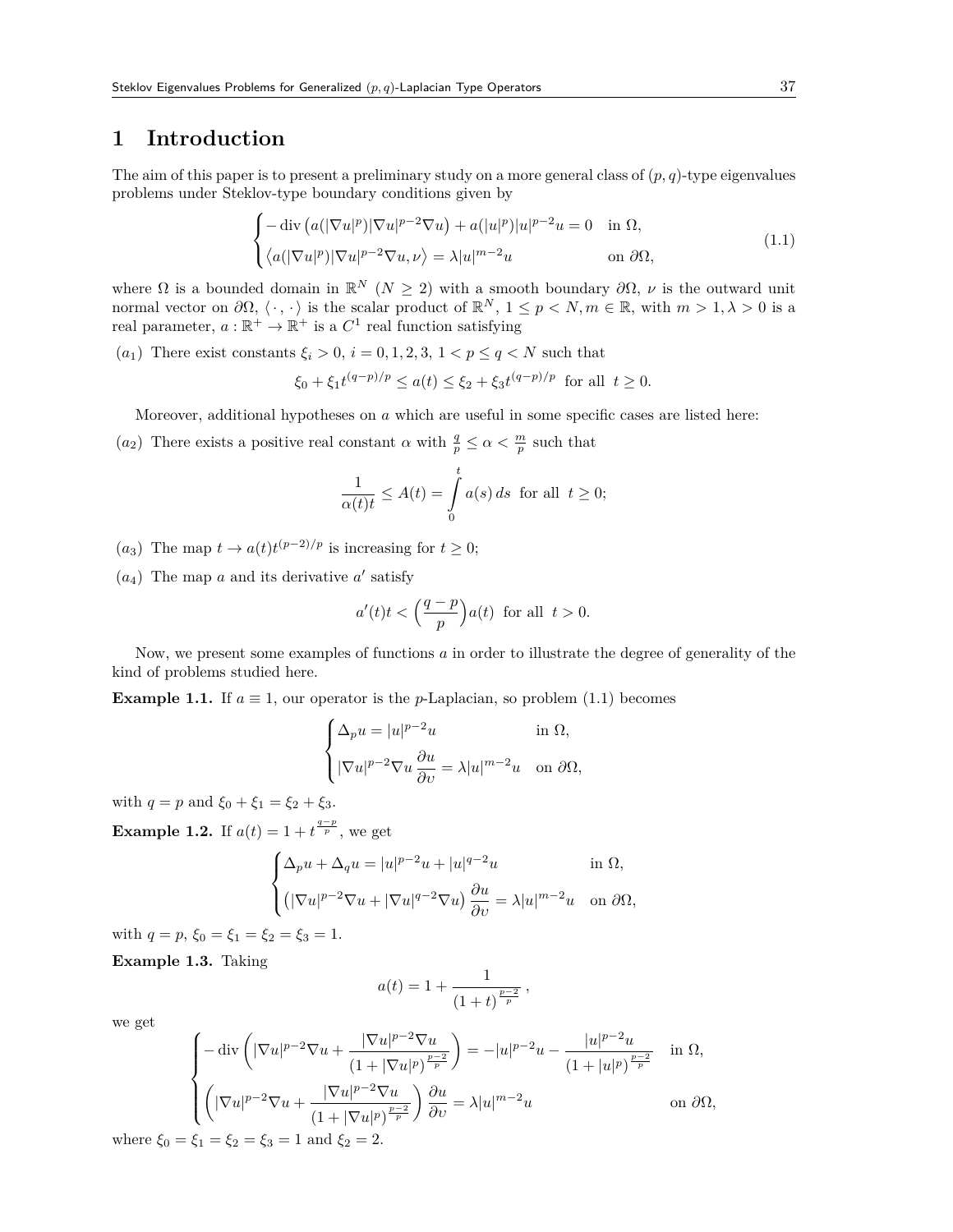**Example 1.4.** If we consider

$$
a(t) = 1 + t^{\frac{q-p}{p}} + \frac{1}{(1+t)^{\frac{p-2}{p}}},
$$

we obtain

$$
\begin{cases}\n-\Delta_p u - \Delta_q u - \operatorname{div}\left(\frac{|\nabla u|^{p-2}\nabla u}{(1+|\nabla u|^p)^{\frac{p-2}{p}}}\right) = -|u|^{p-2}u - |u|^{q-2}u - \frac{|u|^{p-2}u}{(1+|u|^p)^{\frac{p-2}{p}}} & \text{in } \Omega, \\
(\nabla u|^{p-2} + |\nabla u|^{q-2})\nabla u \frac{\partial u}{\partial v} + \frac{|\nabla u|^{p-2}\nabla u}{(1+|\nabla u|^p)^{\frac{p-2}{p}}}u \frac{\partial u}{\partial v} = \lambda |u|^{m-2}u & \text{on } \partial\Omega,\n\end{cases}
$$

with  $q = p$ ,  $\xi_0 = \xi_1 = \xi_2 = \xi_3 = 1$ .

This class of problems comes, for example, from a general reaction-diffusion system

$$
u_t = \text{div}(H(u)\nabla u) + c(x, u),\tag{1.2}
$$

where

$$
H(u) = \left( |\nabla u|^{p-2} + \mu |\nabla u|^{q-2} \right).
$$

This system has a wide range of applications in physics and related sciences like chemical reaction design [4], biophysics [13] and plasma physics [17]. In such applications, the function *u* describes a concentration, the first term on the right-hand side of (1.2) corresponds to the diffusion with a diffusion coefficient  $H(u)$ ; whereas the second one is the reaction and relates to the source and loss processes. Typically, in chemical and biological applications, the reaction term  $c(x; u)$  has a polynomial form with respect to the concentration.

This class of problems has received special attention past years. For example, the particular case  $a(t) = 1 + t^{\frac{q-p}{p}}$  (see Example 1.2) was studied in [7,8,20,21].

The problem on  $\mathbb{R}^N$  was studied in [5,6,11,12]. A result of the existence of solutions for a problem with critical growth can be found in [11], and a result of multiplicity of solutions for a problem with subcritical growth vis category theory was studied in  $|12|$ . In  $|5, 6|$ , the authors established the existence of the principal eigenvalue and of a continuous family of eigenvalues.

A further interesting and more general study of the Steklov eigenvalue problems for the (*p, q*)- Laplacian, being in a close relationship with both the above results and our problem, is provided in [21] (see also some references there, in particular, [20]), where the authors consider the following Steklov problem involving (*p, q*)-Laplacian:

$$
\begin{cases} \Delta_p u + \mu \Delta_q u = |u|^{p-2} u + \mu |u|^{q-2} u & \text{in } \Omega, \\ \left( |\nabla u|^{p-2} \nabla u + \mu |\nabla u|^{q-2} \nabla u \right) \frac{\partial u}{\partial v} = \lambda \big[ m_p(x) |u|^{p-2} u + \mu m_q(x) |u|^{q-2} u \big] & \text{on } \partial \Omega, \end{cases}
$$

where  $\Omega$  is a smooth bounded domain in  $\mathbb{R}^N$ ,  $\mu > 0$ ,  $\lambda \in \mathbb{R}$ , and  $m_p, m_q$  are the bounded weights on *∂*Ω.

In the light of the specificity of the results cited above and for the sake of completeness within the study of generalized *p, q*-Laplacian type operators, we are therefore motivated in this paper to deal with the more general problem  $(1.1)$ , thus covering the case of eigenvalues problems, including the ones with *p*- or *q*-Laplacian operators.

## **2 Variational framework**

First, let us observe that by the boundedness of  $\Omega$  and  $p \leq q$ ,  $W^{1,p}(\Omega) \cap W^{1,q}(\Omega) = W^{1,q}(\Omega)$ . Therefore, as functional space, we consider the space  $W^{1,q}(\Omega)$  endowed with the norm

$$
||u||_{1,q} := \bigg(\int_{\Omega} |\nabla u|^q \, dx + \int_{\Omega} |u|^q \, dx\bigg)^{\frac{1}{q}}.
$$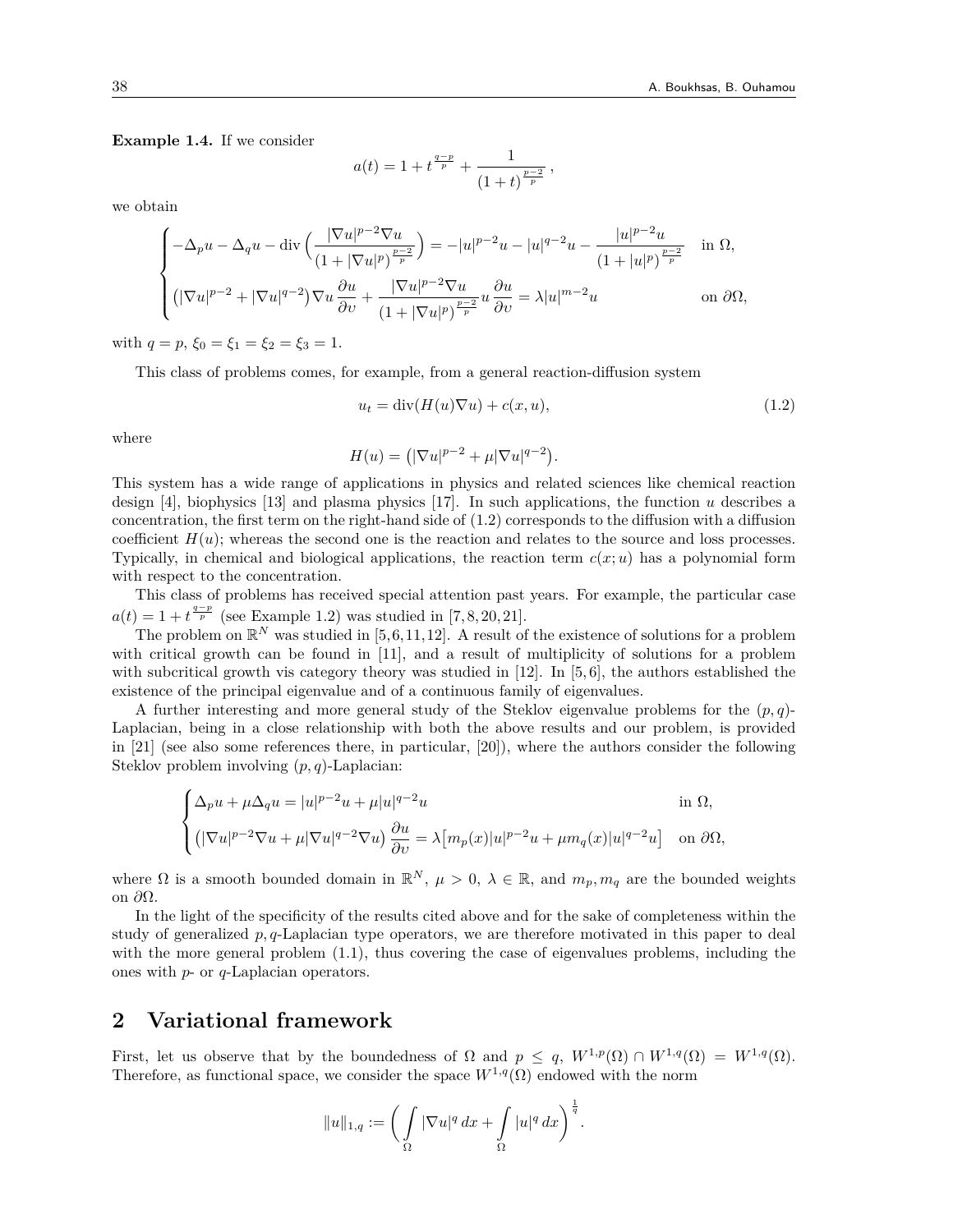We denote by  $W^{1,p}(\Omega)^*$  a dual space, and the duality pairing between  $W^{1,p}(\Omega)$  and  $W^{1,p}(\Omega)^*$  is written as  $\langle \cdot, \cdot \rangle$ . It is well known that the embedding  $W^{1,p}(\Omega) \hookrightarrow L^r(\partial \Omega)$  is compact for each  $r \in [1, p^*),$  where  $p^* = p(N-1)/(N-p)$ , and there exists  $C_p > 0$  such that

$$
||u||_{L^r(\partial\Omega)} \leq C||u||_{1,r}.
$$

Recall that  $W^{1,p}(\Omega)$  is continuously embedded in  $L^r(\partial\Omega)$  for all  $r \in [1,p^*)$  and

$$
W^{1,q}(\Omega) \text{ is compactly embedded in } L^r(\partial\Omega) \text{ for all } r \in [1, p^*). \tag{2.1}
$$

In the following, we denote by  $\|\cdot\|_r$  the classical norm on  $L^r(\partial\Omega)$ . Recall also that a weak solution of problem (1.1) is a function  $u \in W^{1,p}(\Omega)$  such that

$$
\int_{\Omega} a(|\nabla u|^p) |\nabla u|^{p-2} \nabla u \nabla v \, dx + \int_{\Omega} a(|u|^p) |u|^{p-2} uv \, dx - \lambda \int_{\partial \Omega} |u|^{m-2} uv \, d\sigma \text{ for all } v \in W^{1,q}(\Omega). \tag{2.2}
$$

In order to use variational methods, it is needed to observe that by assumption  $(a_1)$ , we have

$$
a(t)t^{(p-1)/p} \le \xi_2 t^{(p-1)/p} + \xi_3 2t^{(q-1)/q} \quad \text{for all} \ \ t \ge 0. \tag{2.3}
$$

By these subcritical growth conditions the energy functional  $J_\lambda : W^{1,q}(\Omega) \to \mathbb{R}$  given by

$$
J_{\lambda}(u) := \frac{1}{p} \int_{\Omega} A(|\nabla u|^p) dx + \frac{1}{p} \int_{\Omega} A(|u|^p) dx - \frac{\lambda}{m} \int_{\partial \Omega} |u|^m d\sigma
$$

and expression (2.3) are well defined, where  $A(t) = \int_0^t$ 0 *a*(*s*) *ds*. Moreover, by the standard arguments,  $J_{\lambda} \in C^1(W^{1,q}(\Omega), \mathbb{R})$  with the following Frechet derivative:

$$
\langle J'_{\lambda}(u),v\rangle = \int_{\Omega} a(|\nabla u|^p)|\nabla u|^{p-2}\nabla u \nabla v \,dx + \int_{\Omega} a(|u|^p)|u|^{p-2}uv \,dx - \lambda \int_{\partial\Omega} |u|^{m-2}uv \,d\sigma
$$

for every  $u, v \in W^{1,q}(\Omega)$  and, thanks to the variational structure of the problem, any weak solution of (1.1) is a critical point of  $J_{\lambda}$  and vice versa.

Let us recall that  $\lambda > 0$  is a generalized eigenvalue of problem (1.1) if there exists  $u \in W^{1,q}(\Omega) \setminus \{0\}$ such that

$$
\int_{\Omega} a(|\nabla u|^p)|\nabla u|^{p-2} \nabla u \nabla v \, dx + a(|u|^p)|u|^{p-2}uv \, dx = \lambda \int_{\partial \Omega} |u|^{m-2}uv \, d\sigma = 0
$$

for every  $v \in W^{1,q}(\Omega)$ . We point out that if  $\lambda$  is a generalized eigenvalue to (1.1), then the corresponding eigenfunction  $u \in W^{1,q}(\Omega) \setminus \{0\}$  is a nontrivial weak solution to problem (1.1).

In what follows, we denote by  $\lambda_1(q)$  (resp.,  $\psi_1(q)$ ) the principal eigenvalue (resp., eigenfunction) to the following Steklov (eigenvalue) problem involving *q*-Laplacian:

$$
\begin{cases} \Delta_q u = |u|^{q-2}u & \text{in }\Omega, \\[3mm] |\nabla u|^{q-2}\nabla u \, \frac{\partial u}{\partial v} = \lambda(q)|u|^{q-2}u & \text{on }\partial\Omega \end{cases}
$$

(with  $1 < p \leq q < N$ ).

From now on, specifically, we will distinguish the following cases:

**Case I:**  $1 < m \le 2 \le p \le q < q^*$ ; **Case II:**  $1 < p < q < q^*$ ; or  $1 < p < m = q < m^* = q^*$ ; **Case III:**  $1 < p \le q < mq^*$ .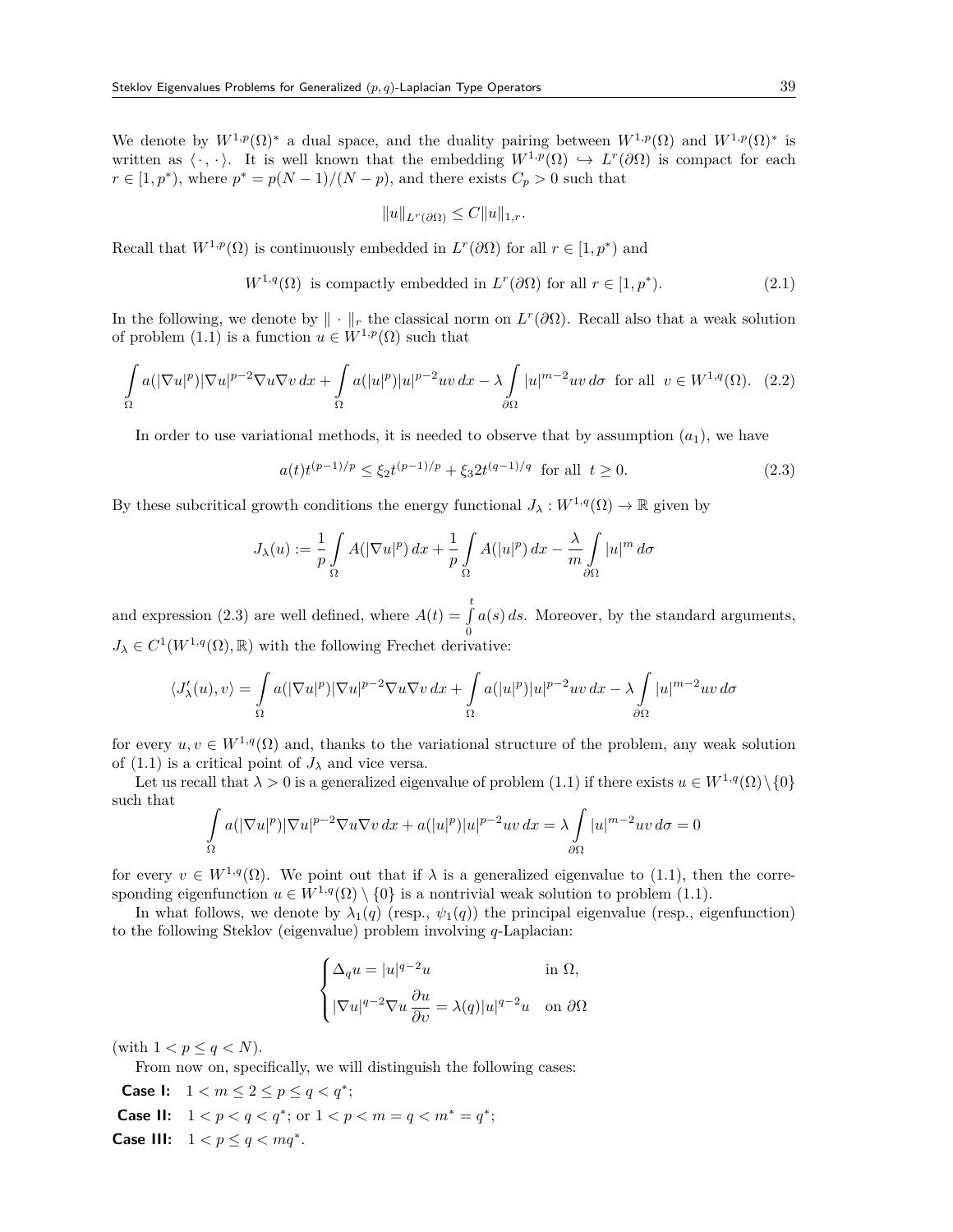# **3** Case I:  $1 < m \leq 2 \leq p \leq q < q^*$

We analyze the following subcases.

### **3.1** Case 1:  $1 < m \leq 2 < p = q < p^* = q^*$

The main result of this subsection is proved by a generalized version of Weierstrass Theorem as follows. Steklov eigenvalues problems involving *p*-Laplacian operator and its generalizations (see Examples 1.1 and 1.3) are included.

**Theorem 3.1.** Suppose that  $a \in C^1(\mathbb{R}^+, \mathbb{R}^+)$  satisfies  $(a_1)$  with  $1 < m \leq 2 < p = q < p^* = q^*$ . Then *for every*  $\lambda > 0$  *problem* (1.1) *possesses at least one nontrivial weak solution or, equivalently, any*  $\lambda > 0$  *is a generalized eigenvalue to* (1.1).

*Proof.* First, let us observe that by  $(a_1)$  and for every  $u \in W^{1,p}(\Omega)$ :

$$
(\xi_0 + \xi_1)|\nabla u|^p \le A(|\nabla u|^p) \text{ and } a(|\nabla u|^p)|\nabla u|^p \le (\xi_2 + \xi_3)|\nabla u|^p,
$$
  

$$
(\xi_0 + \xi_1)|u|^p \le A(|u|^p) \text{ and } a(|u|^p)|u|^p \le (\xi_2 + \xi_3)|u|^p,
$$

so that, together with Sobolev continuous embedding we find that

$$
J_\lambda(u)=\frac{1}{p}\int\limits_\Omega A(|\nabla u|^p)\,dx+\frac{1}{p}\int\limits_\Omega A(|u|^p)\,dx-\frac{\lambda}{m}\int\limits_{\partial\Omega}|u|^m\,d\sigma\geq \frac{(\xi_0+\xi_1)}{p}\,\|u\|_{1,p}^p-\frac{\lambda}{m}\,\|u\|_{1,p}^m.
$$

Now, denote by  $\varphi(\|u\|_{1,p})$  the right-hand side of the above inequality and  $\|u\|_{1,p} = t \geq 0$ , it is clear that  $\varphi : [0, +\infty) \to \mathbb{R}$  is a continuous function such that, by  $m < p$ ,  $\varphi/t \to +\infty$  as  $t \to +\infty$ and  $J_{\lambda}(u) \geq \varphi(||u||_{1,p})$  for every  $u \in W^{1,p}(\Omega)$ . So, for every  $K > 0$ , there exists  $t_0 > 0$  such that  $\varphi(t)/t \geq K$  for any  $t > t_0$ . Therefore,

$$
J_{\lambda}(u) \ge \varphi(\|u\|_{1,p}) \ge K\|u\|_{1,p} > Kt_0 \text{ if } \|u\|_{1,p} > t_0.
$$

If  $t = ||u||_{1,p} \le t_0$ ,  $J_\lambda(u) \ge \overline{C}$ , where  $\overline{C} = \min\{\varphi(t): 0 \le t \le t_0\}$ . This implies that for all  $\lambda > 0$ ,  $J_{\lambda}$  is bounded from below. Moreover,  $J_{\lambda}$  is also coercive and this is due to the fact that the stronger condition  $J_{\lambda}(u)/||u||_{1,p} \rightarrow +\infty$  holds.

Now, we prove that  $J_{\lambda}$  is weakly lower semicontinuous in  $W^{1,p}(\Omega)$ . Indeed, for every sequence  $(u_n)_{n>0} \subset W^{1,p}(\Omega)$  such that  $u_n \rightharpoonup u$  in  $W^{1,p}(\Omega)$ , by the compact embedding (2.1) we have  $u_n \to u$ in  $L^r(\partial\Omega)$  for all  $r \in [1, p^*)$  and, since  $m < p < p^*$ , it follows that

$$
\int_{\partial\Omega} |u_n|^m d\sigma \longrightarrow \int_{\partial\Omega} |u|^m d\sigma \text{ as } n \to +\infty.
$$

Furthermore, by a subcritical growth in (2.3) for  $p < p^*$ , the functional  $u \mapsto \int$ Ω  $(A(|\nabla u|^p)+A(|u|^p)) dx$ is weakly lower semicontinuous, i.e.,

$$
\int_{\partial\Omega} |u_n|^m dx \le \liminf_{n \to +\infty} \int_{\partial\Omega} |u_n|^m d\sigma,
$$

thus we obtain

$$
\liminf_{n \to +\infty} J_{\lambda}(u_n) = \frac{1}{p} \liminf_{n \to +\infty} \int_{\Omega} \left( A(|\nabla u|^p) + A(|u|^p) \right) dx - \frac{\lambda}{m} \lim_{n \to +\infty} \int_{\partial \Omega} |u_n|^m dx
$$

$$
\geq \frac{1}{p} \int_{\Omega} \left( A(|\nabla u|^p) + A(|u|^p) \right) dx - \frac{\lambda}{m} \int_{\partial \Omega} |u_n|^m d\sigma = J_{\lambda}(u).
$$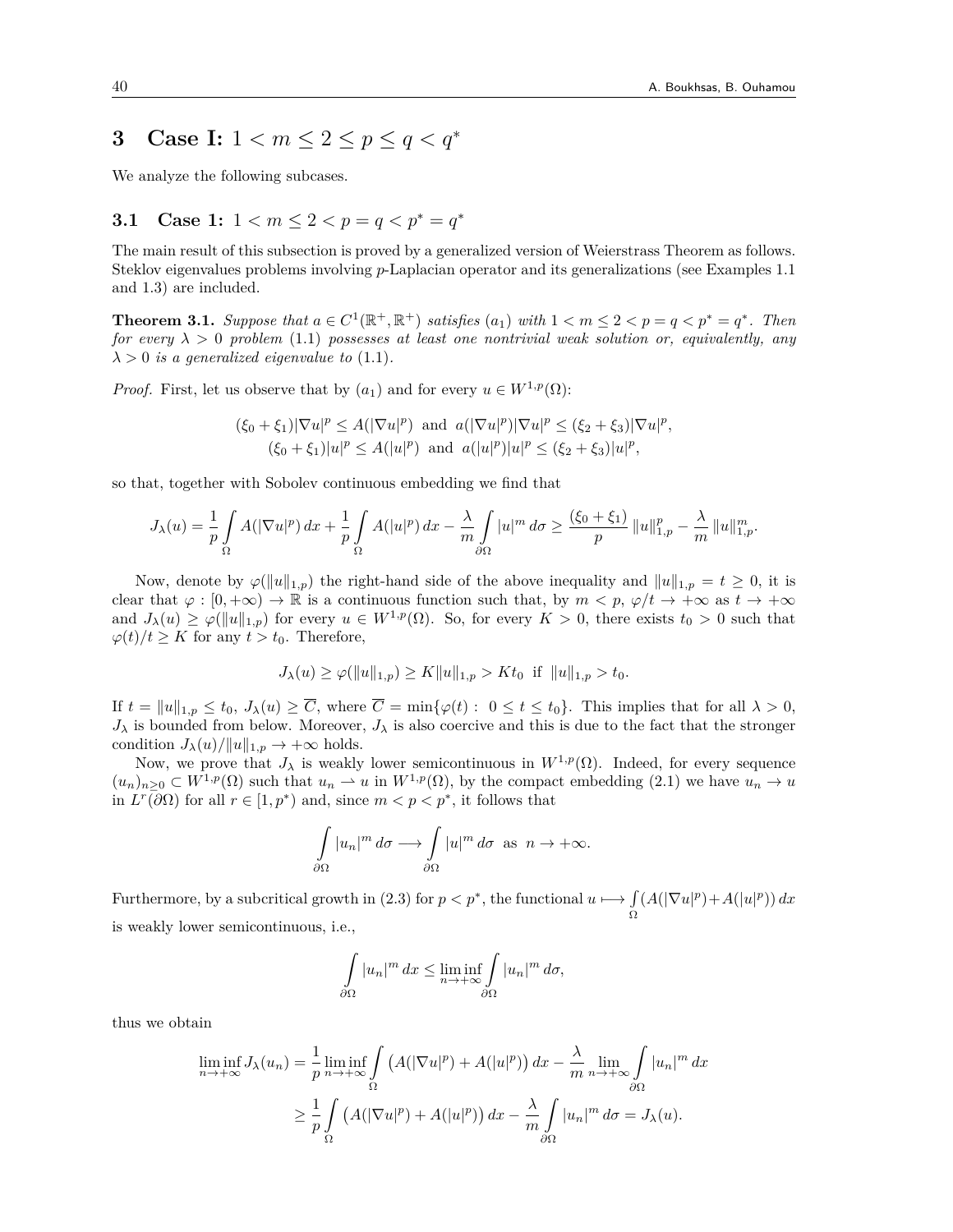Consequently, by a generalized version of Weierstrass type theorem, we get the existence of a global minimum point  $w \in W^{1,p}(\Omega)$  such that

$$
J_{\lambda}(w) = \min_{u \in W^{1,p}(\Omega)} J_{\lambda}(u)
$$

and then  $w$  is a solution for our problem. In order to show that this solution is nontrivial, we consider  $v \in W^{1,p}(\Omega)$  and  $t^* > 0$  sufficiently small such that

$$
J_{\lambda}(w) \leq J_{\lambda}(t^{*}v) \leq \frac{(\xi_{2} + \xi_{3})(t^{*})^{p}}{p} ||v||_{1,p}^{p} - \frac{\lambda(t^{*})^{m}}{m} ||v||_{L^{m}(\partial\Omega)}^{m} < 0
$$

for all  $\lambda > 0$ . Then we conclude that  $w \neq 0$ .

To complete the paper, let us show that the existence of a non-trivial global minimum for  $J_{\lambda}$  proved above follows also by means of a direct application of Ekeland's variational principle [18] under the additional assumption (*a*3).

**Theorem 3.2.** Suppose that  $a \in C^1(\mathbb{R}^+, \mathbb{R}^+)$  satisfies  $(a_1)$  and  $(a_3)$  with  $1 < m \leq 2 < p = q <$  $p^* = q^*$ . Then for every  $\lambda > 0$  problem (1.1), possesses at least one nontrivial weak solution or, *equivalently, any*  $\lambda > 0$  *is a generalized eigenvalue to* (1.1)*.* 

*Proof.* Indeed, since  $J_\lambda \in C^1(W^{1,p}(\Omega), \mathbb{R}^+)$  is bounded from below (and coercive) on  $W^{1,p}(\Omega)$ , by  $\alpha$ dding  $(a_3)$  we are able to show that  $J_\lambda$  satisfies the Palais–Smale condition at level  $c = \inf_{u \in W^{1,p}(\Omega)} J_\lambda(u)$ .

This means that any sequence  $(u_n)_{n\geq 0} \subset W^{1,p}(\Omega)$  satisfying  $J_\lambda(u) \to c$  and  $||J_\lambda'(u)||_{(W^{1,p}(\Omega))'} \to 0$ as  $n \to +\infty$  (briefly,  $\{u_n\}$ ) is a  $(PS)_c$  sequence) has a strongly convergent subsequence. Further, we make use and adapt the arguments that can be found in [11, Lemma 2.4]. First, it is not difficult to observe that taking a  $(PS)_c$  sequence  $\{u_n\}_n$ , by the coerciveness of  $J_\lambda$  as proved before,  $(u_n)_{n>0}$  is bounded in  $W^{1,p}(\Omega)$ . So, there exists  $u \in W^{1,p}(\Omega)$  such that, up to subsequences,  $u_n \rightharpoonup u$  in  $W^{1,p}(\Omega)$ , and our aim is to prove the strong convergence of  $u_n$  to  $u$  in  $W^{1,p}(\Omega)$ . By  $a(t) \geq \xi_0$  for every  $t \geq 0$ , that follows by the left-hand side inequality in  $(a_1)$  and the monotonicity assumption  $(a_3)$ , we have

$$
C|x - y|^p \le \left\langle a(|x|^P)|x|^{p-2}x - a(|y|^P)|x|^{p-2}y, x - y \right\rangle \tag{3.1}
$$

for all  $x, y \in \mathbb{R}^{\mathbb{N}}$  with  $N \geq 1$  and  $\langle \cdot, \cdot \rangle$  being the scalar product in  $\mathbb{R}^{\mathbb{N}}$  (for the proof, see [11, Lemma 2.4]). Now, we can write

$$
\langle J'_{\lambda}(u_n) - J'_{\lambda}(u), u_n - u \rangle = \int_{\Omega} \left( a(|\nabla u_n|^p)|\nabla u_n|^{p-2}\nabla u_n - a(|\nabla u|^p)|\nabla u|^{p-2}\nabla u \right) \cdot (\nabla u_n - \nabla u) dx
$$

$$
+ \int_{\Omega} \left( a(|u_n|^p)|u_n|^{p-2}u_n - a(|u|^p)|u|^{p-2}u \right) (u_n - u) dx
$$

$$
- \lambda \int_{\partial \Omega} (|u_n|^{m-2}u_n - |u|^{m-2}u)(u_n - u) d\sigma.
$$

Since  $u_n \to u$  in  $W^{1,p}(\Omega)$ ,  $J'_\lambda(u) \in (W^{1,p}(\Omega))'$  and  $\{u_n\}$  is a  $(PS)_c$  sequence implies that  $J'_\lambda(u_n) \to 0$ as  $n \to +\infty$  in  $(W^{1,p}(\Omega))'$ , we get

$$
\langle J_{\lambda}^{'}(u_{n}) - J_{\lambda}^{'}(u), u_{n} - u \rangle = o_{n}(1)
$$

and, by the compact embedding (2.3),

$$
\int_{\partial\Omega} \left( |u_n|^{m-2} u_n - |u|^{m-2} u \right) (u_n - u) d\sigma = o_n(1).
$$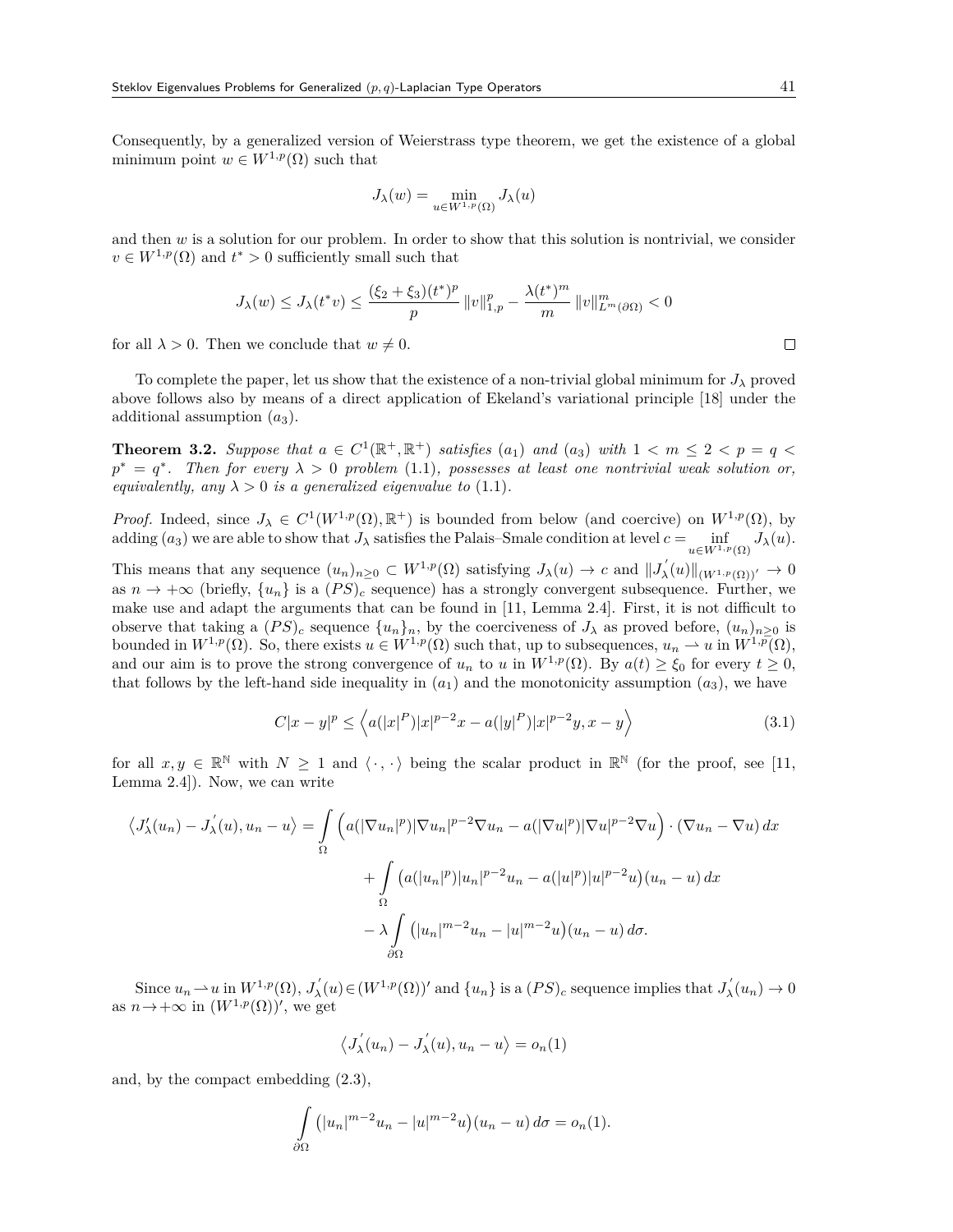Therefore, by (3.1),

$$
0 \le C \|u_n - u\|_{1,p}^p \le \int_{\Omega} \left( a(|\nabla u_n|^p) |\nabla u_n|^{p-2} \nabla u_n - a(|\nabla u|^p) |\nabla u|^{p-2} \nabla u \right) \cdot (\nabla u_n - \nabla u) \, dx
$$

$$
+ \int_{\Omega} \left( a(|u_n|^p) |u_n|^{p-2} u_n - a(|u|^p) |u|^{p-2} u \right) (u_n - u) \, dx = o_n(1),
$$

which is the desired conclusion

$$
||u_n - u||_{1,p}^p = o_n(1).
$$

## **3.2** Case 1:  $1 < m < 2 < p = q < p^*$

Unlike the previous case, here we treat the more general cases involving  $p$ - and  $q$ -Laplacians and their perturbations as in Examples 1.2 and 1.4). Nevertheless, also in this case, first by a generalized Weierstrass Theorem and then for completeness by Ekeland's Variational Principle, we get the existence of a non-trivial weak solution to problem (1.1) as is stated in the following

**Theorem 3.3.** Suppose that  $a \in C^1(\mathbb{R}^+, \mathbb{R}^+)$  satisfies  $(a_1)$  with  $1 < m \leq 2 < p = q < p^*$ . Then, *for every*  $\lambda > 0$  *there is the generalized eigenvalue to problem* (1.1)*, namely, for every*  $\lambda > 0$ *, problem* (1.1) *possesses at least one nontrivial weak solution.*

*Proof.* Using hypothesis  $(a_1)$  and Sobolev embedding, for every  $u \in W^{1,p}(\Omega)$  we get

$$
J_{\lambda}(u) \geq \frac{\xi_0}{p} ||u||_{1,p}^p + \frac{\xi_1}{q} ||u||_{1,q}^q - \frac{\lambda}{m} ||u||_{L^m(\partial\Omega)}^m \geq \frac{\xi_1}{q} ||u||_{1,q}^q \frac{\lambda}{m} C ||u||_{1,q}^m.
$$

By adapting the reasoning used in the previous section and denoting by  $\varphi(\|u\|_{1,q})$  the right-hand side of the above inequality, it follows that  $J_\lambda$  is bounded from below in  $W^{1,q}(\Omega)$  for all  $\lambda > 0$ . Moreover,  $J_{\lambda}$  is also coercive and by the compact embedding (2.2) and subcritical growth (2.3), it is weakly lower semicontinuous on  $W^{1,q}(\Omega)$ . Therefore, there exists a global minimum point  $w \in W^{1,q}(\Omega)$  such that

$$
J_{\lambda}(w) = \int\limits_{u \in w \in W^{1,q}(\Omega)} J_{\lambda}(u).
$$

Thus *w* is a solution to (1.1). Now, taking  $v \in W^{1,q}(\Omega)$  and  $t^*$  sufficiently small, by hypothesis  $(a_1)$ , again we have

$$
J_{\lambda}(w) \leq J_{\lambda}(t^*v) \leq \frac{\xi_2(t^*)^p}{p} \left\|v\right\|_{1,p}^p + \frac{\xi_3(t^*)^q}{q} \left\|v\right\|_{1,q}^q - \frac{\lambda}{m} \left\|u\right\|_{L^m(\partial\Omega)}^m < 0
$$

for all  $\lambda > 0$ . Hence the above-found solution *w* is non-trivial.

Also, in this section, if (*a*3) also holds, we have to prove the existence of a non-trivial global minimum for  $J_{\lambda}$  by applying Ekeland's variational principle [18].

**Theorem 3.4.** Suppose that  $a \in C^1(\mathbb{R}^+, \mathbb{R}^+)$  satisfies  $(a_1)$  and  $(a_3)$  with  $1 < m \leq 2 < p < q < q^*$ . *Then for every*  $\lambda > 0$ , problem (1.1) possesses at least one nontrivial weak solution or, equivalently, *any*  $\lambda > 0$  *is generalized a eigenvalue to* (1.1).

*Proof.* The desired follows by adapting the arguments to the proof of Theorem 3.2.

## **3.3** Case 1:  $2 \le m = p = q < m^* = p^* = q^*$

In this situation, we require a little bit more than in Subsection 3.1, namely,  $m = p = q$ , and we deal with

$$
\begin{cases}\n-\operatorname{div}\left(a(|\nabla u|^p)|\nabla u|^{p-2}\nabla u\right) + a(|u|^p)|u|^{p-2}u = 0 & \text{in } \Omega, \\
a(|\nabla u|^p)|\nabla u|^{p-2}\nabla u \frac{\partial u}{\partial v} = \lambda |u|^{p-2}u & \text{on } \partial \Omega.\n\end{cases}
$$

 $\Box$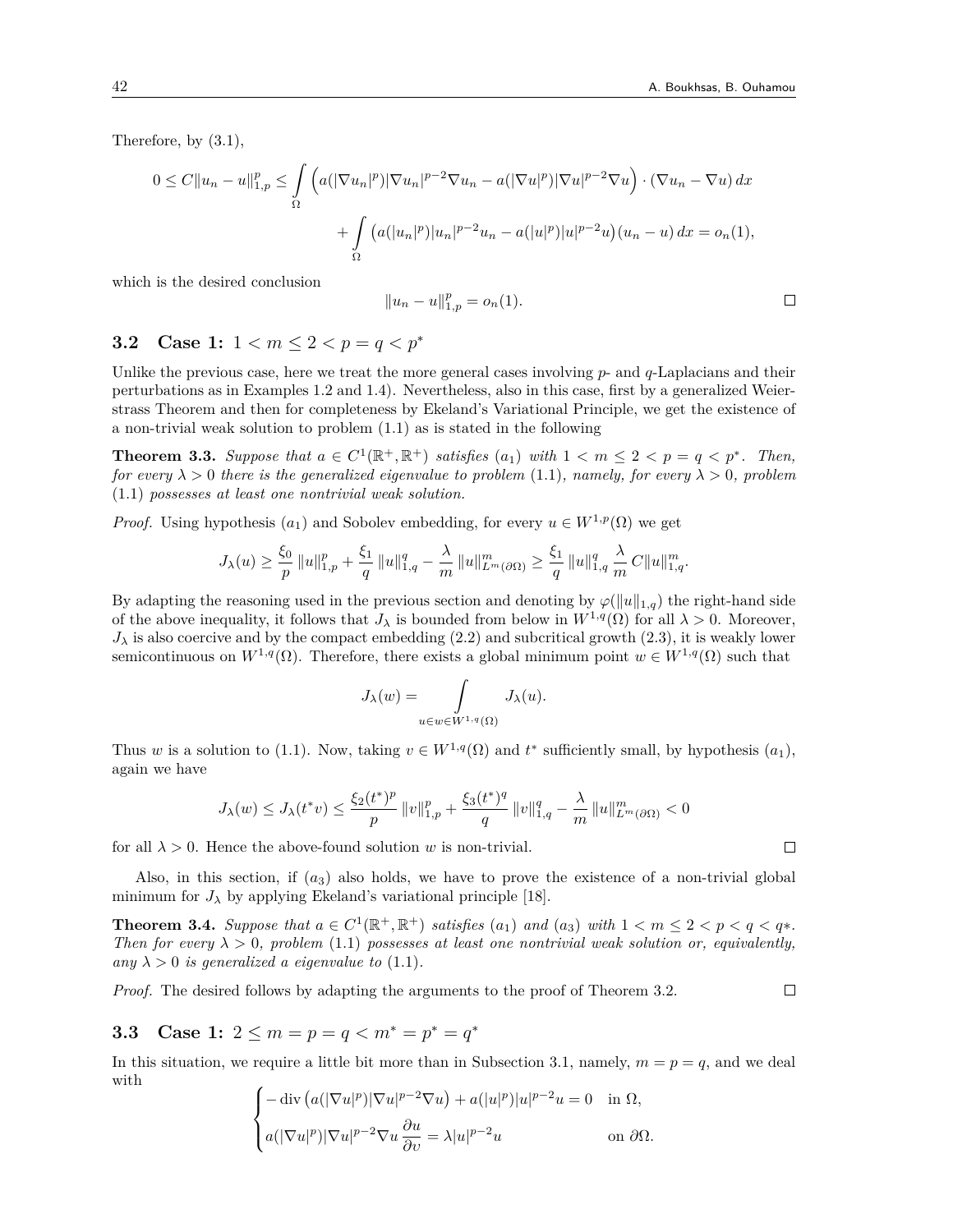Now, since more specific mathematical techniques are required to study (1.1) due to the presence of a non-homogeneous operator, and since the aim of this paper is to give a preliminary overview on the search of eigenvalues to (1.1), we state the following result.

**Theorem 3.5.** Suppose that  $a \in C^1(\mathbb{R}^+, \mathbb{R}^+)$  satisfies  $(a_1)$  with  $2 \le m = p = q < m^* = p^* = q^*$ . *Then there exists*  $\lambda^* > 0$  *such that every eigenvalue*  $\lambda > 0$  *to problem* (1.1) *is bounded from below by*  $\lambda^*$ *, i.e.,*  $\lambda \geq \lambda^*$ *.* 

*Proof.* Indeed, if  $u \neq 0$  is a solution of problem (1.1), then

$$
\int_{\Omega} a(|\nabla u|^p) \nabla u \, dx + \int_{\Omega} a(|u|^p) u \, dx = \lambda \int_{\partial \Omega} |u|^p \, d\sigma.
$$

Using hypothesis  $(a_1)$  and Sobolev embedding, we get

$$
(\xi_0 + \xi_1) \|u\|_{1,p}^p \le \frac{\lambda}{\lambda_1(p)} \|u\|_{1,p}^p
$$

and hence there exists only a trivial solution for  $0 < \lambda < (\xi_0 + \xi_1)\lambda_1(p) = \lambda^*$ .

## **3.4** Case 2:  $2 \le m = p < q < q^*$

First, let us prove the following result.

**Theorem 3.6.** Suppose that  $a \in C^1(\mathbb{R}^+, \mathbb{R}^+)$  satisfies  $(a_1)$  with  $2 \leq m = p < q < q^*$ . Then there *exists*  $\lambda^* > 0$  *such that problem* (1.1) *does not possess any nontrivial weak solution for all*  $\lambda \in (0, \lambda^*]$ *, i.e., the interval*  $(0, \lambda^*)$  *does not contain any generalized eigenvalue.* 

*Proof.* Reasoning as in the proof of Theorem 3.5, the desired follows by  $(a_1)$  and the Sobolev embedding by choosing  $\lambda^* = \xi_0 \lambda_1(p)$ .  $\Box$ 

Let us add that, as we prove in the next theorem, for  $\lambda$  greater than a suitable positive constant,  $J_{\lambda}$ is obviously weakly lower semicontinuous but also bounded from below and coercive on  $W^{1,q}(\Omega)$  for  $J_\lambda$ belonging to a neighborhood of the origin, then  $u_0$  is the unique solution of the equation (nonnegative or not) and 0 is the global minimum of the functional  $J_\lambda$ . On the other hand, problem (1.1) admits a non-trivial solution for  $J_\lambda$  in a neighborhood of  $+\infty$  as stated below.

**Theorem 3.7.** Suppose that  $a \in C^1(\mathbb{R}^+, \mathbb{R}^+)$  satisfies  $(a_1)$  with  $2 \le m = p < q < q^*$ . Then for every *λ >* 0 *bounded from below by a positive constant, problem* (1.1) *possess at least one nontrivial weak solution or, equivalently, there exists*  $\lambda^{**} > 0$  *such that every*  $\lambda$  *belonging to the set*  $(\lambda^{**}, +\infty)$  *is a generalized eigenvalue to* (1.1)*.*

*Proof.* By hypothesis  $(a_1)$ , Hölder's inequality and  $m = p < q$ , we note that for every  $u \in W^{1,q}(\Omega)$ ,

$$
J_{\lambda}(u) = \frac{1}{p} \int_{\Omega} A(|\nabla u|^p) dx + \frac{1}{p} \int_{\Omega} A(|u|^p) dx - \frac{\lambda}{p} \int_{\partial \Omega} |u|^p d\sigma
$$
  

$$
\geq \frac{\xi_0}{p} ||u||_{1,p}^p + \frac{\xi_1}{q} ||u||_{1,q}^q - \frac{\lambda}{p} ||u||_{L^q(\partial \Omega)}^p \geq \frac{\xi_1}{q} ||u||_{1,q}^q - \frac{\lambda}{p} C' ||u||_{1,p}^p,
$$

where  $C' = S_p(\lambda_1(q))^{-1}$ . Then, by adapting slightly the arguments used in the proof of Theorem 3.3,  $J_{\lambda}$  is bounded from below and coercive on  $W^{1,q}(\Omega)$  for all  $\lambda > 0$ . So, by (2.2), there exists  $w \in W^{1,q}(\Omega)$ such that

$$
J_{\lambda}(w) = \min_{u \in W^{1,q}(\Omega)} J_{\lambda}(u).
$$

Consequently, *w* is a solution to problem (1.1). In order to conclude that  $w \neq 0$ , namely, that *w* is a nontrivial solution, let  $v \in W^{1,q}(\Omega)$  and  $t^* > 0$  be sufficiently small so that hypothesis  $(a_1)$  again implies

$$
J_{\lambda}(w) \leq J_{\lambda}(t^*v) \leq \frac{\xi_2(t^*)^p}{p} ||v||_{1,p}^p + \frac{\xi_3(t^*)^q}{q} ||v||_{1,q}^q - \frac{\lambda(t^*)^p}{p} ||v||_{L^p(\partial\Omega)}^p < 0
$$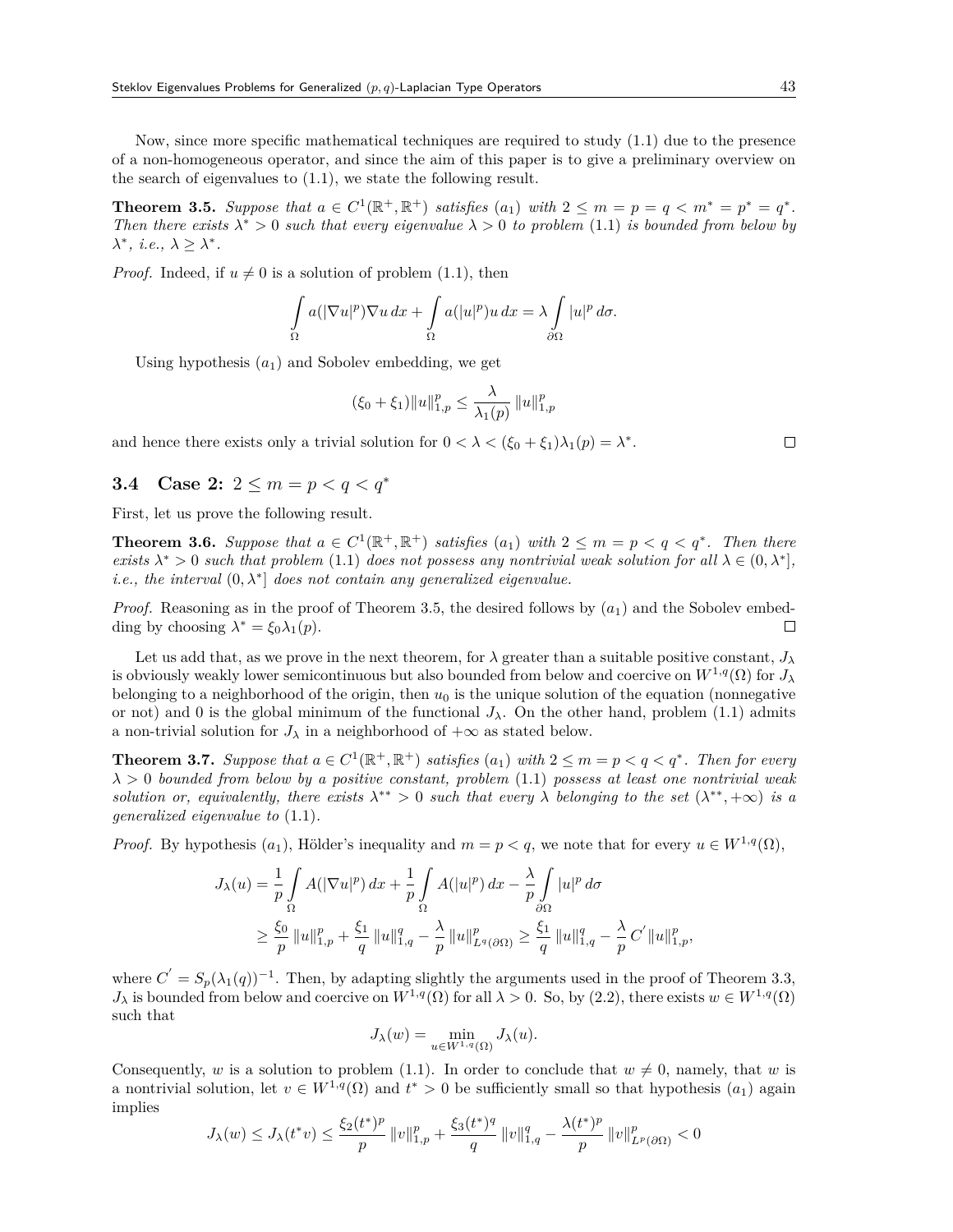and this is possible if  $\lambda > 0$  is in a neighborhood of  $+\infty$ . More precisely, we can choose  $\lambda >$ *ξ*<sub>2</sub>*λ*<sub>1</sub>(*p*). Indeed, taking  $\psi_1(p)$ , the regular and positive eigenfunction corresponding to  $\lambda_1(p)$  such that  $\|\psi_1(p)\|_{L^p(\partial\Omega)}^p = 1$ , by  $(a_1)$ , we get

$$
J_{\lambda}(w) \leq J_{\lambda}(t^{*}\psi_{1}(p)) \leq \frac{\xi_{2}(t^{*})^{p}}{p} \|\psi_{1}(p)\|_{1,p}^{p} + \frac{\xi_{3}(t^{*})^{q}}{q} \|\psi_{1}(p)\|_{1,q}^{q} - \frac{\lambda(t^{*})^{p}}{p} \|\psi_{1}(p)\|_{L^{p}(\partial\Omega)}^{p}
$$

$$
= (t^{*})^{p} \left(\frac{\xi_{2}\lambda_{1}(p)-\lambda}{p}\right) + \frac{\xi_{3}(t^{*})^{q}}{q} \|\psi_{1}(p)\|_{1,q}^{q} < 0
$$

for  $t$  sufficiently small and  $p < q$ .

Furthermore, if we assume that  $(a_3)$  holds, then in this case a non-trivial global minimum for  $J_\lambda$ also exists as a consequence of Ekeland's variational principle [18].

**Theorem 3.8.** Suppose that  $a \in C^1(\mathbb{R}^+, \mathbb{R}^+)$  satisfies  $(a_1)$  with  $2 \leq m < q < p < q^*$ . Then problem (1.1) *possesses at least one nontrivial weak solution for every λ >* 0 *bounded from below by a positive constant or, equivalently, there exists*  $\lambda^{**} > 0$  *such that every*  $\lambda$  *belonging to the set*  $(\lambda^{**}, +\infty)$  *is a generalized eigenvalue to* (1.1)*.*

*Proof.* We refer to the proof of Theorem 3.4 with some minor changes.

**4** Case II: 
$$
2 \le p < m < q < q^*
$$
 or  $2 \le p < m = q < m^* = q^*$ 

In the following subsection let us first consider the case  $2 \leq p \leq m \leq q$  and then the case  $2 \leq p \leq q$  $m = q$ .

### **4.1 Case 2:** 2 *≤ p < m < q < q<sup>∗</sup>*

Here, we prove that for  $\lambda$  bounded from above by a suitable positive constant,  $J_{\lambda}$  does not possess nontrivial critical points as is stated in the following

**Theorem 4.1.** Suppose that  $a \in C^1(\mathbb{R}^+, \mathbb{R}^+)$  satisfies  $(a_1)$  with  $2 \leq p \leq m \leq q \leq q^*$ . Then there *exists*  $\lambda^* > 0$  *such that problem* (1.1) *does not possess any nontrivial weak solution for all*  $\lambda \in (0, \lambda^*)$ ; *that is, any*  $\lambda \in (0, \lambda^*)$  *is not a generalized eigenvalue to* (1.1)*.* 

*Proof.* Assume to the contrary that there exists a nontrivial weak solution *u* of problem (1.1). So, multiplying the equation by  $u$  and integrating over  $\Omega$  we obtain

$$
\int_{\Omega} a(|\nabla u|^p)|\nabla|^p \, dx + \int_{\Omega} a(|u|^p)|u|^p \, dx = \lambda \int_{\partial \Omega} |u|^m \, d\sigma.
$$

By the left-hand side of  $(a_1)$  and the Poincaré inequality, it follows that

$$
\xi_0 C ||u||_p^p + \xi_1 C^{'} ||u||_q^q \le \lambda ||u||_{L^m(\partial\Omega)}^m,
$$

where *C* and *C*<sup> $\prime$ </sup> denote the Poincaré constants. Since  $p < m < q$ , by the interpolation inequality, we have

$$
||u||_{L^m(\partial\Omega)}^m \leq ||u||_{L^p(\partial\Omega)}^{vp} ||u||_{L^q(\partial\Omega)}^{1-v}
$$

with  $v \in (0, 1)$  and  $\frac{1}{m} = \frac{v}{p} + \frac{(1-v)}{q}$  so, by the Young inequality, we obtain

$$
||u||_{L^m(\partial\Omega)}^m \leq v||u||_{L^p(\partial\Omega)}^p + (1-v)||u||_{L^q(\partial\Omega)}^q.
$$

Consequently,

$$
(\lambda v - \xi_0 C) \|u\|_p^p + (\lambda (1 - v) - \xi_1 C') \|u\|_q^q \ge 0
$$

and if we choose  $\lambda$  such that

$$
\lambda < \min\left\{\frac{\xi_0 C}{v}, \frac{\xi_0 C'}{(1-v)}\right\} = \lambda^*.
$$

 $\Box$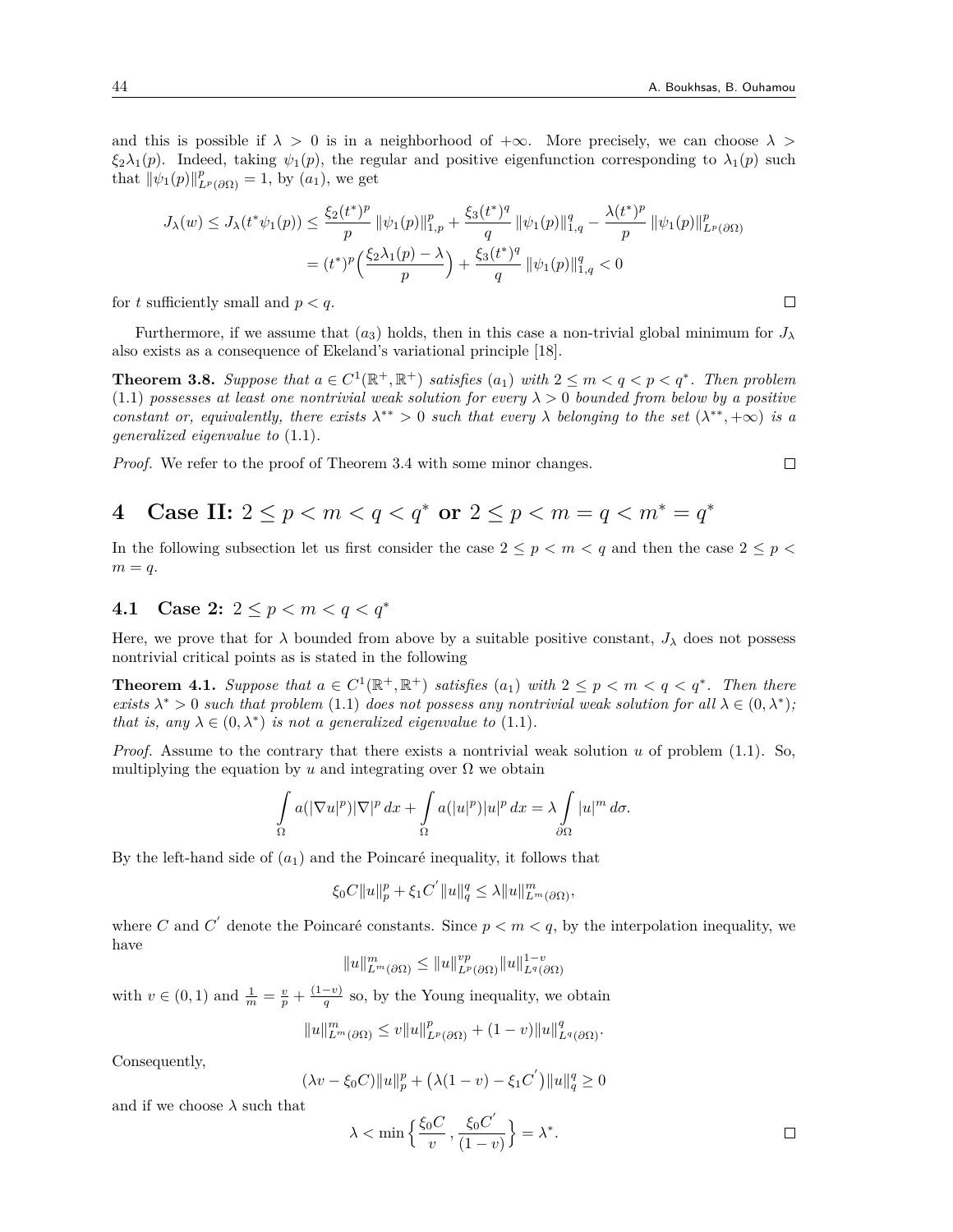**Theorem 4.2.** Suppose that  $a \in C^1(\mathbb{R}^+, \mathbb{R}^+)$  satisfies  $(a_1)$  with  $2 \leq p \leq m \leq q \leq q^*$ . Then *there exists λ ∗∗ >* 0 *such that problem* (1.1) *possesses at least one nontrivial weak solution for all*  $\lambda \in (\lambda^{**}, +\infty)$ ; equivalently, any  $\lambda \in (0, \lambda^{**})$  is a generalized eigenvalue to problem (1.1) with  $\lambda^{**} > 0$ .

*Proof.* Since the boundedness of the level sets of  $J_\lambda$  assures that the functional is coercive, we begin by proving that  $J^b_\lambda = \{u \in W^{1,q}(\Omega) : J_{\lambda(v)\leq b}\}$  are bounded. If  $u \in J^b_\lambda$ , then

$$
\frac{1}{p}\int\limits_{\Omega}A(|\nabla u|^p)\,dx+\frac{1}{p}\int\limits_{\Omega}A(|u|^p)\,dx-\frac{\lambda}{m}\int\limits_{\partial\Omega}|u|^m\,d\sigma\leq b.
$$

By (*a*1), the Hölder and Poincaré inequalities applied to the left-hand side of the previous expression, we have

$$
\frac{\xi_0}{p} \|u\|_{1,p}^p + \|u\|_{1,p}^m \left(\frac{\xi_1}{q} \|u\|_{1,p}^{q-m} - \frac{\lambda}{m} \left(\text{meas}(\partial \Omega)\right)^{\frac{q-m}{q}} (C'')^{\frac{m}{q}}\right) \le b,\tag{4.1}
$$

where *C ′′* is a Poincaré constant. If

$$
||u||_{1,q} \leq 2\Big(\frac{\lambda q}{\xi_1 m}\Big)^{\frac{1}{q-m}} \big(\max(\partial\Omega)\big)^{\frac{1}{q}}(C^{''})^{\frac{m}{q(q-m)}},
$$

then  $||u||_{1,q}$  is bounded and, by (4.1), we obtain

$$
\frac{\xi_0}{p} ||u||_{1,p}^p \le b + D
$$

with  $D = D(q, \lambda, m, \text{meas}(\partial \Omega), C'')$ . Therefore,  $||u||$  is also bounded. On the other side, if

$$
||u||_{1,p}^p \ge 2\left(\frac{\lambda q}{\xi_1 m}\right)^{\frac{1}{q-m}} \left(\text{meas}(\partial \Omega)\right)^{\frac{1}{q}} (C'')^{\frac{m}{q(q-m)}},
$$

from (4.1) it follows that

$$
\frac{\xi_0}{p} ||u||_{1,p}^p \le b, \text{ and } ||u||_{1,p}^m \left(\frac{\xi_1}{q} ||u||_{1,p}^{q-m} - \frac{\lambda}{m} \left(\text{meas}(\partial \Omega)\right)^{\frac{q-m}{q}} (C^{''})^{\frac{m}{q}}\right) \le b.
$$

If  $||u||_{1,q} \to +\infty$ , for  $m < q$  we would obtain a contradiction, thus the proof of coercivity is complete. Moreover, following the proof of Theorem 3.3,  $J_{\lambda}$  is bounded from below and weakly lower semicontinuous on  $W^{1,q}(\Omega)$  and, by a generalized version of Weierstrass type theorem, we obtain the existence of a global minimum. As a conclusion, taking  $w \in W^{1,q}(\Omega)$ ,  $w \neq 0$ , for  $\lambda$  sufficiently large, we have  $J_{\lambda}(w)$  < 0 and this ensures that the found minimum is nontrivial. Under the addition of hypothesis (*a*3) and taking into account the reasoning used in the proof of Theorem 3.4, we can here apply a consequence of Ekeland's variational principle to obtain what follows.  $\Box$ 

**Theorem 4.3.** Suppose that  $a \in C^1(\mathbb{R}^+, \mathbb{R}^+)$  satisfies  $(a_1)$  and  $(a_3)$  with  $2 \leq p < m < q < q^*$ . Then *there exists*  $\lambda^{**} > 0$  *such that problem* (1.1) *possesses at least one non-trivial weak solution for all*  $\lambda \in (0, \lambda^*]$ , namely, there exists  $\lambda^* > 0$  such that  $(0, \lambda^*]$  does not contain a generalized eigenvalue to *problem*  $(1.1)$  *with*  $\lambda^{**} > 0$ *.* 

### **4.2** Case 2:  $2 \le m = p < m^* = q^*$

At this point, we study problem (1.1) in the case  $2 \le p < m = q < m^* = q^*$ , namely,

$$
\begin{cases}\n-\operatorname{div}\left(a(|\nabla u|^p)|\nabla u|^{p-2}\nabla u\right) + a(|u|^p)|u|^{p-2}u = 0 & \text{in } \Omega, \\
a(|\nabla u|^p)|\nabla u|^{p-2}\nabla u \frac{\partial u}{\partial v} = \lambda |u|^{q-2}u & \text{on } \partial \Omega.\n\end{cases}
$$

We first claim and prove that for  $\lambda$  belonging to a suitable neighborhood of the origin, problem (1.1) possesses only a trivial solution.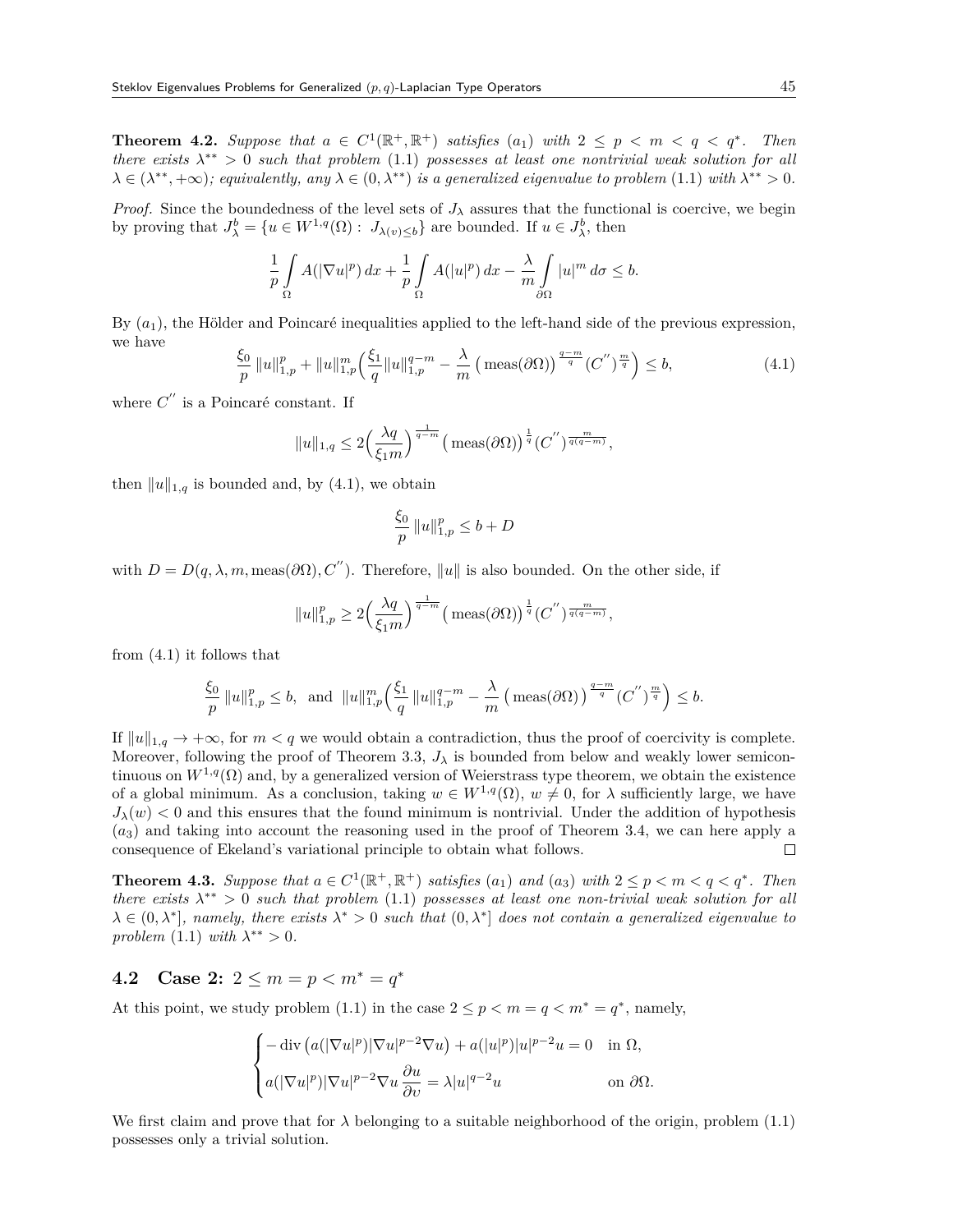**Theorem 4.4.** Suppose that  $a \in C^1(\mathbb{R}^+, \mathbb{R}^+)$  satisfies  $(a_1)$  with  $2 \leq p \leq m = q \leq m^* = q^*$ . Then *there exists*  $\lambda^* > 0$  *such that problem* (1.1) *does not possess any nontrivial weak solution for all*  $\lambda \in (0, \lambda^*]$ , namely, there exists  $\lambda^* > 0$  such that  $(0, \lambda^*]$  does not contain generalized eigenvalues.

*Proof.* Following the reasoning of the proof of Theorem 3.6, by  $(a_1)$  and the Sobolev embedding, the result is proved with  $\lambda^* = \xi_1 \lambda_1(q)$ .  $\Box$ 

Also, in this case,  $J_{\lambda}$  is bounded from below and coercive for  $\lambda \leq \lambda^*$ , therefore 0 is the global minimum of the functional and  $u \equiv 0$  is the unique solution of the equation (nonnegative or not). Moreover, the result just proved above is confirmed by the proof of the proposition, which we show below.

First, recall an interpolation inequality which is a well-known consequence of the Hölder inequality and the Sobolev continuous embedding.

**Lemma 4.5.** *For every*  $u \in W^{1,q}(\Omega)$ *, we have* 

$$
||u||_{L^q(\partial\Omega)}^q \le S_q ||u||_{1,p}^{qt} ||u||_{L^q(\partial\Omega)}^{q(1-t)},
$$

*where*  $t \in (0,1)$  *and C is a suitable positive real constant.* 

Now we prove the following

#### **Proposition 4.6.**

- (1) Suppose that  $a \in C^1(\mathbb{R}^+, \mathbb{R}^+)$  satisfies  $(a_1)$  with  $2 \leq p < m = q < m^* = q^*$ . Then there exists  $\wedge^* \in \mathbb{R}$  with  $\xi_1 \lambda_1(q) \leq \wedge^* \leq \xi_3 \lambda_1(q)$  such that there is no (positive) eigenvalue  $\lambda < \wedge^*$ .
- (2) If  $a \in C^1(\mathbb{R}^+, \mathbb{R}^+)$  satisfies  $(a_1)$  and, in addition,  $(a_4)$  and  $2 \leq p < m = q < m^* = q^*$ , then  $\wedge^*$ *cannot be an eigenvalue to problem*  $(1.1)$ *; consequently, every (positive) eigenvalue*  $\lambda$  *to problem*  $(1.1)$  *satisfies*  $\lambda > \wedge^*$ .

*Proof.* First, let us prove (1). Indeed, let us introduce the functional  $\wedge^*: W^{1,q}(\Omega)\setminus\{0\} \to \mathbb{R}$  defined by

$$
\wedge(u) = \frac{\int_{\Omega} a(|\nabla u|^p)|\nabla|^p \, dx + \int_{\Omega} a(|u|^p)|u|^p \, dx}{\int_{\partial\Omega} |u|^q \, d\sigma}.
$$

For any  $u \in W^{1,q}(\Omega) \setminus \{0\}$ , by  $(a_1)$ , we have

$$
\wedge (u) \geq \int_{u \in W^{1,p}(\Omega), u \neq 0} \frac{\xi_0 \int_{\Omega} (|\nabla u|^p + |u|^p) dx + \xi_1 \int_{\Omega} (|\nabla u|^p + |u|^p) dx}{\int_{\partial \Omega} |u|^q d\sigma}
$$

$$
\geq \int_{u \in W^{1,p}(\Omega), u \neq 0} \frac{\xi_1 \int_{\Omega} (|\nabla u|^p + |u|^p) dx}{\int_{\partial \Omega} |u|^q d\sigma} = \xi_1 \lambda_1(q) > 0
$$

from which it follows that  $\wedge$  is bounded from below in  $W^{1,q}(\Omega) \setminus \{0\}$  and  $\wedge^* = \emptyset$  inf *u∈W*1*,p*(Ω)*, u̸*=0 *∧*(*u*) is a positive real number with  $\wedge^* \geq \xi_1 \lambda_1(q)$ .

Now we prove that  $\wedge^* \leq \xi_3 \lambda_1(q)$ . First, let  $\psi_1(q)$  be the positive eigenfunction corresponding to  $\lambda_1(q)$  such that  $\int |\psi_1(q)|^q d\sigma = 1$ , so  $\psi_1(q)$  satisfies  $\|\psi_1(q)\|_{1,q}^q = \lambda_1(q)$ . Thus since  $(a_1)$  holds, we *∂*Ω obtain

$$
\wedge^* \le \wedge (t\psi_1(q)) \le \xi_2 t^{p-q} \|\psi_1(q)\|_{1,q}^q + \xi_3 \lambda_1(q),
$$

and by  $q - p > 0$  and letting  $t \to +\infty$ , we get the desired upper bound to  $\wedge^*$ . Consequently, *ξ*1*λ*1(*q*) *≤ ∧<sup>∗</sup> ≤ ξ*3*λ*1(*q*).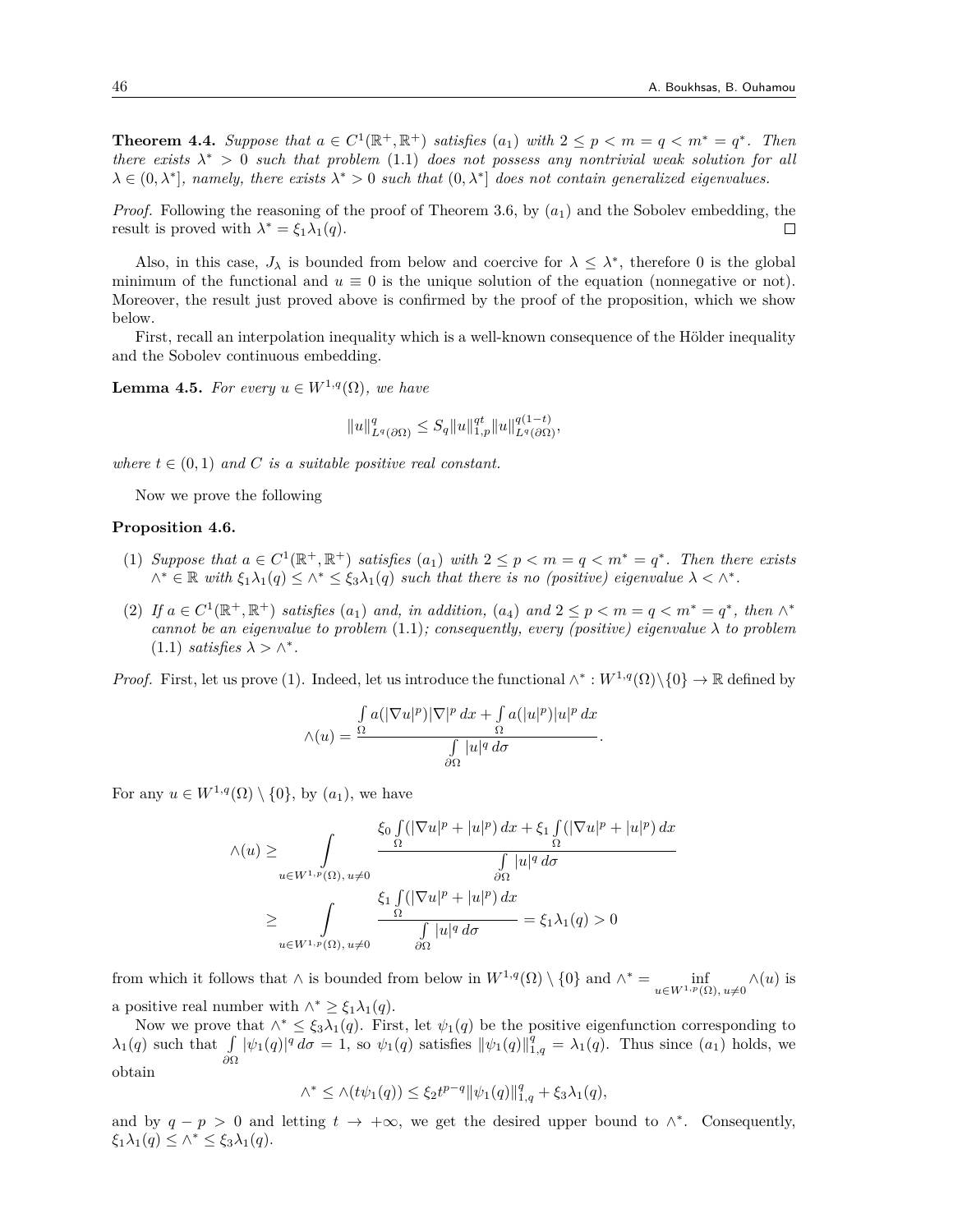Suppose that there exists an eigenvalue  $\lambda > 0$  and then a non-trivial weak solution to problem  $(1.1)$  in  $W^{1,q}(\Omega)$  satisfies  $\lambda < \wedge^*$ . So, we can find  $v \in W^{1,q}(\Omega)$ ,  $v \neq 0$ , such that

$$
\int_{\Omega} a(|\nabla u|^p)|\nabla u|^p \, dx + \int_{\Omega} a(|u|^p)|u|^p \, dx - \lambda \int_{\partial \Omega} |v|^q \, d\sigma = 0.
$$

Then we get

$$
\begin{split} \wedge &> \lambda = \frac{\int\limits_{\Omega} a(|\nabla u|^p)|\nabla u|^p \, dx + \int\limits_{\Omega} a(|u|^p)|u|^p \, dx}{\lambda \int\limits_{\partial\Omega} |v|^q \, d\sigma} \\ &\geq \int\limits_{u \in W^{1,p}(\Omega), \, u \neq 0} \frac{\int\limits_{\Omega} a(|\nabla u|^p)|\nabla u|^p \, dx + \int\limits_{\Omega} a(|u|^p)|u|^p \, dx}{\lambda \int\limits_{\partial\Omega} |v|^q \, d\sigma} = \wedge^*, \end{split}
$$

which is a contradiction. So, there is no eigenvalue less than *∧ ∗* .

At this point, if  $(a_4)$  also holds, we prove  $(2)$ , namely, that  $\wedge^*$  cannot be an eigenvalue to problem (1.1).

Indeed, observe that  $\wedge$  is a  $C^1$  weakly lower semicontinuous functional bounded from below as just we have proved.

So let  $(u_n)_{n\geq 0}$  be a minimizing sequence in  $W^{1,q}(\Omega)\setminus\{0\}$  such that  $\wedge^* = \lim_{n,\to+\infty} \wedge (u_n)$ . This implies that  $(u_n)_{n>0}$  is bounded. Indeed, since  $\wedge(u_n)$  is a convergent real sequence, it is also bounded, i.e., *∧ ≤ C*. On the other hand, by Lemma 4.5 and (*a*1) we obtain

$$
\wedge (u_n) \geq \frac{\xi_0 \|u_n\|_{1,p}^p + \xi_1 \|u_n\|_{1,q}^q}{C \|u\|_{1,p}^{qt} \|u\|_{1,p}^{q(1-t)}}.
$$

Consequently,  $(u_n)_{n\geq 0}$  is bounded, otherwise  $\wedge(u_n) \to +\infty$  as  $n \to +\infty$  which contradictions  $∧(u_n) ≤ C$ . Then there exists  $u ∈ W^{1,q}(\Omega)$  such that  $u_n → u$  in  $W^{1,q}(\Omega)$  and by a weakly lower semicontinuity of  $\wedge$ , we have  $\wedge(u) \leq \liminf_{n \to +\infty} \wedge(u_n)$ , thus  $\wedge(u) = \wedge^*$  implies that  $u \neq 0$ . Therefore, u is a critical point to  $\wedge$ , i.e.,  $\langle \wedge'(u), v \rangle = 0$  for every  $v \in W^{1,q}(\Omega)$ . This is equivalent to

$$
p\int_{\Omega} \left( a'(|\nabla u|^p)|\nabla u|^p + a(|\nabla u|^p) \right) |\nabla u|^{p-2} \nabla u \cdot \nabla v \, dx
$$
  
+ 
$$
p\int_{\Omega} \left( a'(|u|^p)|u|^p + a(|u|^p) \right) u|^{p-2}uv \, dx = \wedge^* q \int_{\partial\Omega} |u|^{q-2}uv \, d\sigma,
$$

and, since we have supposed by the contradiction that *∧ ∗* is an eigenvalue with an associated eigenfunction  $u \neq 0$ , we have

$$
\int_{\Omega} (pa'(|\nabla^p|^p)|\nabla^p|^p - (q-p)a(|\nabla^p|^p))|\nabla^p|^{p-2}\nabla u \cdot \nabla v \, dx\n+ \int_{\Omega} (pa'(|u|^p)|u|^p - (q-p)a(|u|^p))u|^{p-2}uv \, dx = 0
$$

for every  $v \in W^{1,q}(\Omega)$  such that  $u_n \rightharpoonup u$  in  $W^{1,q}(\Omega)$ . By assumption  $(a_4)$ , we conclude that  $u = 0$ . Thus we have a contradiction. Therefore,  $\wedge^*$  cannot be an eigenvalue to problem (1.1), and any positive eigenvalue  $\lambda$  to problem (1.1) satisfies  $\lambda > \wedge^*$ .  $\Box$ 

**Lemma 4.7.** *Assume that*  $(a_1)$  *holds and*  $2 \leq p < m = q < m^* = q^*$ . *Then for each*  $\lambda > \xi_3 \lambda_1(q)$ *, the functional*  $J_{\lambda}$  *satisfies the following conditions:*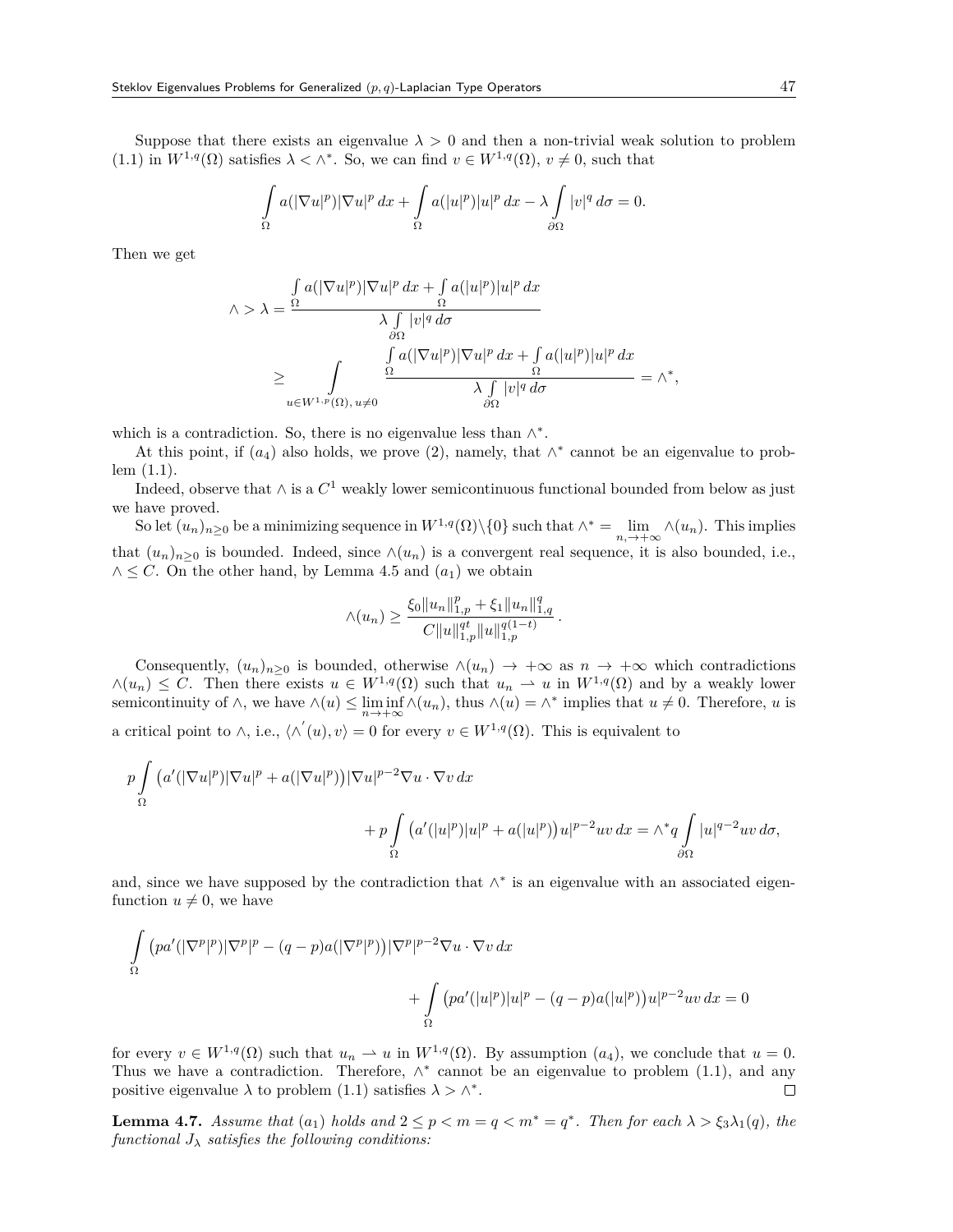(*Jα*) *There exist ρ, α >* 0 *such that*

$$
J_{\lambda}(u) \geq \alpha, \text{ for every } u \in W^{1,q}(\Omega): \|u\| = \rho;
$$

 $(J_e)$  *There exists*  $e \in B^c_{\rho}(0)$  *verifying*  $J_{\lambda}(e) < 0$ *.* 

#### *Proof.*

 $(J_{\alpha})$  Let  $u \in W^{1,q}(\Omega)$  and recall that  $||u|| := ||u||_{1,p} + ||u||_{1,q}$ . By  $(a_1)$  and Lemma 4.5,

$$
J_{\lambda}(u) \geq \frac{\xi_{1}}{q} \|u\|_{1,q}^{q} - \frac{\lambda}{q} \|u\|_{L^{q}(\partial\Omega)}^{q} \geq \frac{\xi_{1}}{q} \|u\|_{1,q}^{q} - \frac{\lambda}{q} S_{q} \|u\|_{1,q}^{q(1-t)} \|u\|_{1,q}^{qt}.
$$
  

$$
\geq \frac{\xi_{1}}{q} \|u\|_{1,q}^{q(1-t)} (\|u\|_{1,q}^{qt} - \lambda C^{'} \|u\|_{1,q}^{qt}).
$$

We can choose  $||u||_{1,p} = \epsilon$  and  $||u||_{1,q} = (1 + \lambda C' \epsilon^{qt})^{\frac{1}{qt}}$  for  $\epsilon > 0$  sufficiently small. Consequently,

$$
J_{\lambda}(u) \ge \frac{\xi_1}{q} \left(1 + \lambda C^{'} \epsilon^{qt}\right)^{\frac{1-t}{t}}
$$

for any  $u \in W^{1,q}(\Omega)$  such that  $||u|| = \rho = (1 + \lambda C' \epsilon^{qt})^{\frac{1}{qt}} + \epsilon$ .  $(J_e)$  We denote by  $\psi_1(q)$  the normalized eigenfunction associated to  $\lambda_1(q)$ , namely,

$$
\begin{cases}\n-\operatorname{div}\left(|\nabla\psi_1|^{q-2}\nabla\psi_1\right) + |\psi_1|^{q-2}\psi_1 = 0 & \text{in } \Omega, \\
|\nabla\psi_1|^p \nabla\psi_1 \frac{\partial \psi_1}{\partial v} = \lambda |\psi_1|^{q-2}\psi_1 & \text{on } \partial\Omega\n\end{cases}
$$

and

$$
\int_{\partial\Omega} |\nabla \psi_1(q)|^{q-1} d\sigma + |\psi_1|^{q-1} = 1.
$$

Hence, taking  $t > 0$ , by

$$
\int_{\partial\Omega} |\psi_1(q)|^q d\sigma = \frac{1}{\lambda_1(q)},
$$

we have

$$
J_{\lambda}(t_{1}\psi_{1}(p)) \leq \frac{t^{p}}{p} \xi_{2} \|\psi_{1}(p)\|_{1,p}^{p} + \frac{t^{q}}{q} \xi_{3} \|\psi_{1}(p)\|_{1,q}^{q} - \lambda \frac{t^{q}}{q} \|\psi_{1}(q)\|_{L^{q}(\partial \Omega)}^{q}
$$
  

$$
\leq \frac{t^{p}}{p} \xi_{2} \|\psi_{1}(p)\|_{1,p}^{p} + \frac{t^{q}}{q} \left(\xi_{3} - \frac{\lambda}{\lambda_{1}(q)}\right).
$$

If  $\lambda > \xi_3 \lambda_1(q)$ , then as  $t \to +\infty$ , we get  $J_\lambda(t\psi_1(q)) \to -\infty$ . Consequently, there exists  $t^* > 0$  such that  $J_{\lambda}(t\psi_1(q)) < 0$  and we put  $e = t^*\psi_1(q)$ . □

By the Mountain Pass Theorem (see [1]), there exists a Palais-Smale sequence at level

$$
\widetilde{C} = \int\limits_{\eta \in \Gamma} \max\limits_{t \in [0,1]} J_{\lambda}(\eta(t))
$$

with  $\Gamma = \{ \eta \in [0,1], W^{1,q}(\Omega) : \eta(0) = 0 \text{ and } J_\lambda(\eta(t)) \leq 0 \}.$  However, this condition together with  $(a_2)$  is not useful because we cannot show that such a sequence is bounded in *X*. Indeed, since  $m = q$ , condition  $(a_2)$  becomes  $q/p \leq \alpha < q/p$ , then  $q/p < q/p$  which is impossible.

This enables us to affirm that we cannot obtain a critical point for  $J_\lambda$  by using this method involving the Mountain Pass Theorem. But if the Palais-Smale sequence is bounded under suitable assumptions, there exists  $u \in W^{1,q}(\Omega)$  such that, up to the subsequences,  $u_n \rightharpoonup u$  in  $W^{1,q}(\Omega)$ , and it remains to prove the strong convergence of  $u_n$  to  $u$  in  $W^{1,q}(\Omega)$ . Since  $p < q$ , we can refer to the last part of the proof of Theorem 3.4 with due changes to make and we have done. Therefore, defining  $\lambda^{**} := \max\{\wedge^*, \xi_3\lambda_1(q)\} = \xi_3\lambda_1(q)$ , we can conclude that for every  $\lambda > \lambda^{**}$ , problem (1.1) admits a non-trivial Mountain Pass solution and we have proved the following result.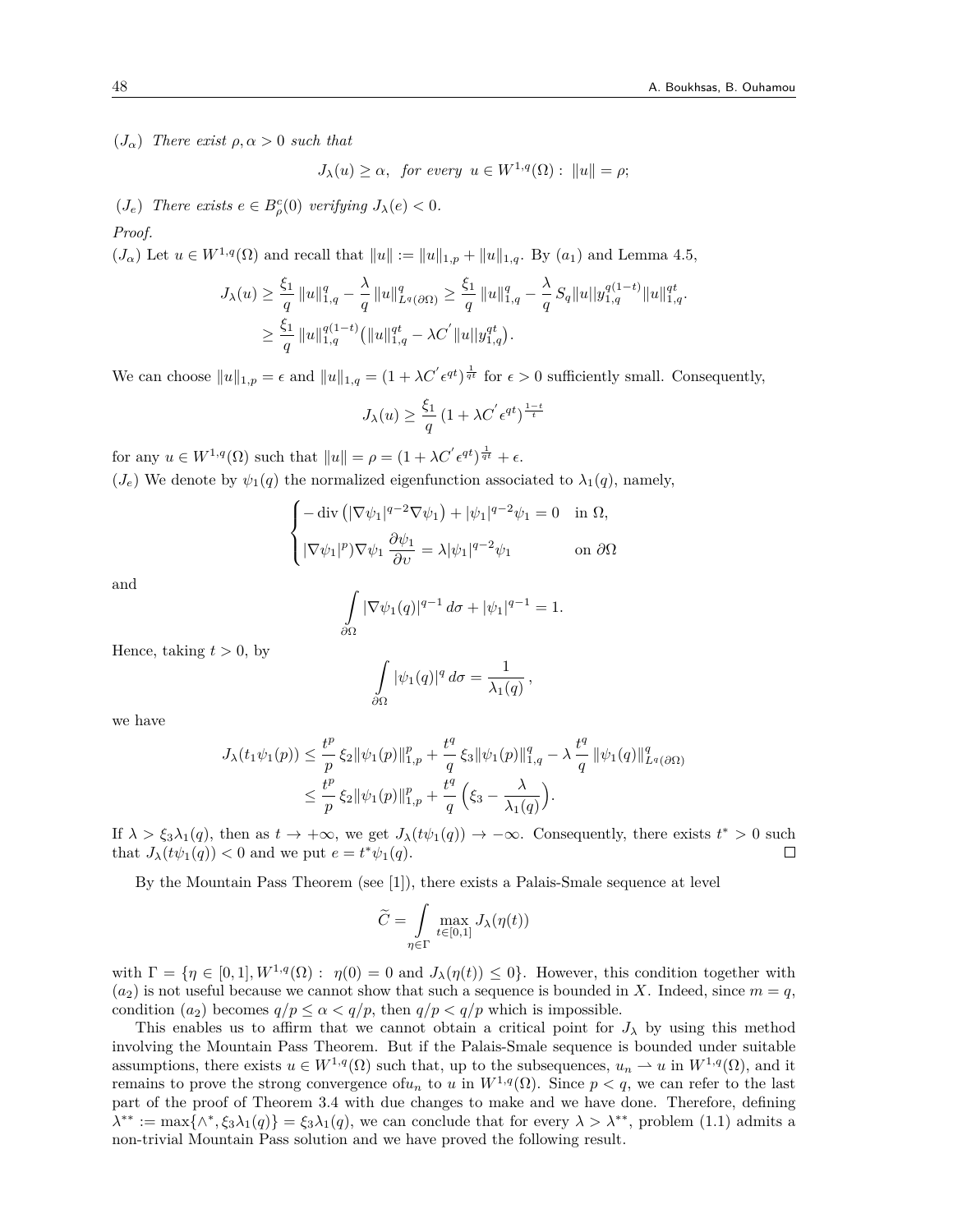**Theorem 4.8.** Suppose that  $a \in C^1(\mathbb{R}^+, \mathbb{R}^+)$  satisfies  $(a_1)$ ,  $(a_3)$  and  $(a_4)$  with  $2 \leq p < m = q < m^* =$  $q^*$  *and every Palais–Smale sequence at any level*  $\tilde{c} \in \mathbb{R}$  *is bounded in X. Then there exists*  $\lambda^{**} > 0$ *such that problem* (1.1) *admits both a trivial and a nontrivial weak solution for all*  $\lambda \in (\lambda^{**}, +\infty)$ *. In particular,*  $(\lambda^{**}, +\infty)$  *with*  $\lambda^{**} > 0$  *contains generalized eigenvalues to problem* (1.1)*.* 

# **5** Case III:  $2 \le m = p < m^* = q^*$

Let us consider together the cases 2:  $2 \leq p = q < m < p^* = q^*$  and  $2 \leq p < q < q^*$ .

**Theorem 5.1.** *Assume that*  $(a_1)$ – $(a_3)$  *hold and*  $2 \le m = p \lt m^* = q^*$ . *Then for every*  $\lambda > 0$ *, there exist both a trivial and a nontrivial weak solution to problem* (1.1)*. In particular, there exists a continuous set of positive generalized eigenvalues to problem* (1.1)*.*

The above theorem will be proved once we show that the functional  $J_{\lambda}$  has the geometry of Mountain Pass Theorem as shown below.

**Lemma 5.2.** *Assume that*  $(a_1)$  *holds. Then for each*  $\lambda > 0$ , *the functional*  $J_{\lambda}$  *satisfies conditions*  $(J_{\alpha})$  *and*  $(J_{e})$  *(as in Lemma 4.7).* 

#### *Proof.*

 $(J_{\alpha})$  By  $(J_e)$ , we have

$$
J_{\lambda}(u) \geq \frac{\xi_0}{p} \int_{\Omega} \left( |\nabla u|^p + |u|^p \right) dx + \frac{\xi_1}{q} \int_{\Omega} \left( |\nabla u|^q + |u|^q \right) dx - \frac{\lambda}{m} \int_{\partial \Omega} |u|^m dx
$$
  

$$
\geq C_1 \left( \|u\|_{1,q}^q + \|u\|_{1,q}^q \right) - \lambda \|u\|_{L^m(\partial \Omega)}^m.
$$

Choosing  $0 < ||u|| = \rho < 1$ , since  $p < q$ , we get  $||u||_{1,q}^q \le ||u||_{1,q}^p$ , hence

$$
J_{\lambda}(u) \geq C_2 (||u||_{1,q}^q + ||u||_{1,q}^q) - C_m \lambda ||u||_{L^m(\partial \Omega)}^m \geq C_2 ||u||^q - C_s \lambda ||u||_{L^m(\partial \Omega)}^m,
$$

where in the last inequality we have exploited the Sobolev embedding. Now, since  $q \leq p \leq m$ , the condition  $(J_{\alpha})$  follows easily.

 $(J_e)$ . Fixing  $v \in C^\infty(\overline{\Omega})$  with  $v > 0$  on  $\overline{\Omega}$ , from  $(a_1)$  we derive

$$
J_{\lambda}(tv) \leq \frac{t^p \xi_2}{p} \int\limits_{\Omega} \left( |\nabla v|^p + |u|^p \right) dx + \frac{t^q \xi_3}{q} \int\limits_{\Omega} \left( |\nabla v|^q + |u|^q \right) dx - \frac{\lambda t^m}{m} \int\limits_{\partial \Omega} |v|^m d\sigma.
$$

Since  $p \le q < m$ , there exists  $\bar{t} > 1$  such that  $e = \bar{t}v$  satisfies  $J_{\lambda}(e) < 0$  and  $||e|| \ge \rho$ .

By exploiting and adapting the proofs of Theorems 3.2 and 3.4, by  $(a_2)$ ,  $(a_3)$  it follows that  $J_\lambda$ satisfies the Palais–Smale condition at the Mountain Pass level

$$
\widetilde{C} = \inf_{\eta \in \Gamma} \max_{t \in [0,1]} J_{\lambda}(\eta(t))
$$

with  $\Gamma = \{ \eta \in [0,1], W^{1,q}(\Omega) : \eta(0) = 0 \text{ and } J_\lambda(\eta(t)) \leq 0 \}$  and then Theorem 5.1 will be proved.

In fact, also in this case, we use the arguments that can be found in [11, Lemma 2.4] and in the proof of Theorems 3.2 and 3.4. So, let  $(u_n)_{n>0}$  be a  $(PS)_c$  sequence. Therefore,

$$
C(1 + ||u_n||) \ge J_{\lambda}(u_n) - \frac{1}{m} \langle J_{\lambda}'(u_n), u_n \rangle
$$
  
\n
$$
\ge \frac{1}{p} \int_{\Omega} A(|\nabla(u_n)|^p) dx + \frac{1}{p} \int_{\Omega} A(|u_n|^p) dx
$$
  
\n
$$
- \frac{1}{m} \int_{\Omega} a(|\nabla(u_n)|^p) |\nabla(u_n)|^p dx - \frac{1}{m} \int_{\Omega} a(u_n|^p) |u_n|^p dx,
$$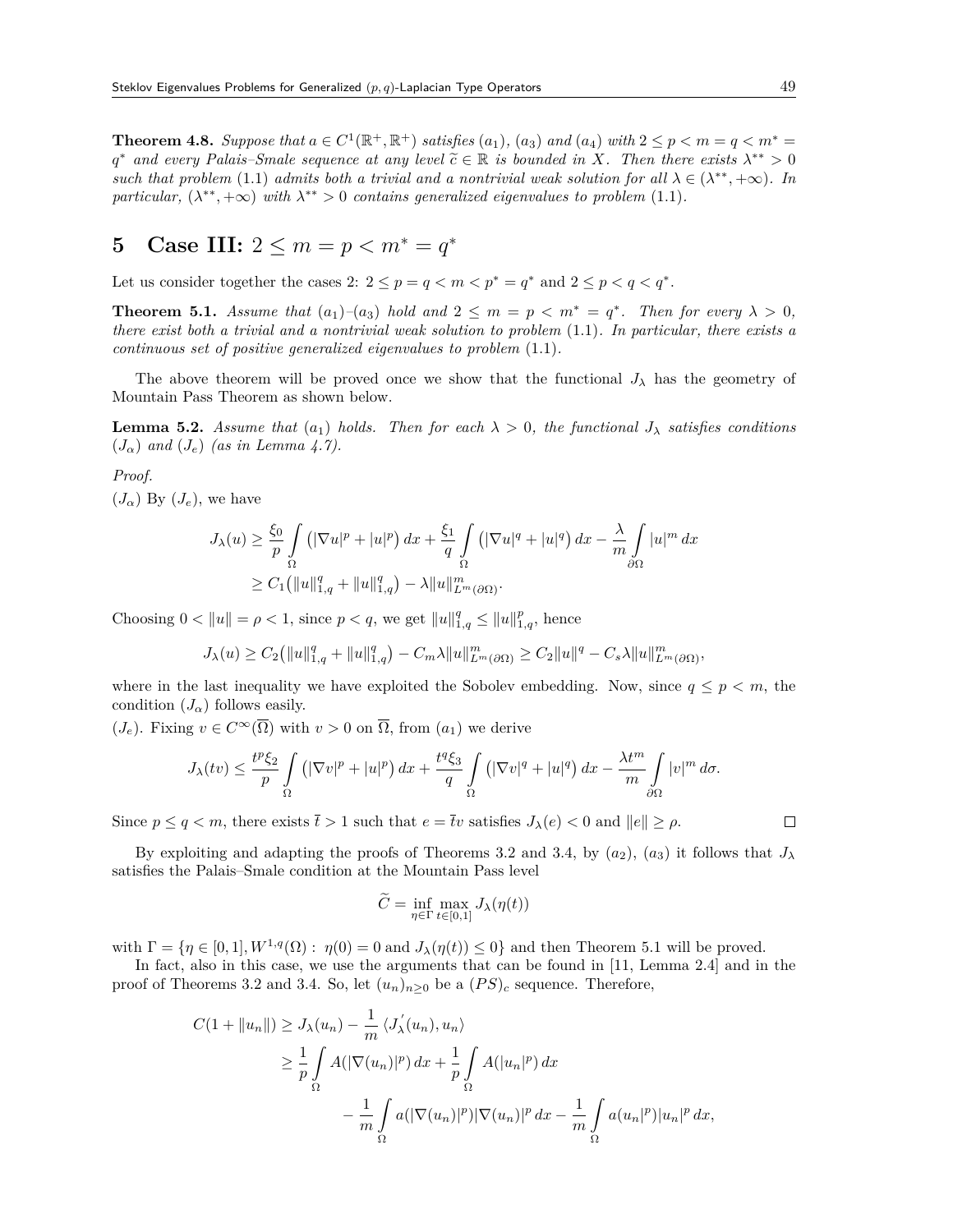and  $(a_2)$  and then  $(a_1)$  imply

$$
C(1 + ||u_n||) \ge \left(\frac{1}{p\alpha} - \frac{1}{m}\right) \int_{\Omega} \left(a(|\nabla(u_n)|^p)|\nabla(u_n)|^p + a(|u_n|^p)|u_n|^p\right) dx
$$
  
 
$$
\ge C_1 ||u_n||_{1,p}^p + C_2 ||u_n||_{1,p}^q. \tag{5.1}
$$

Now, if  $q = p$ , the boundedness of  $(u_n)_{n>0}$  in  $W^{1,p}(\Omega)$  follows easily. If  $q > p$ , suppose by contradiction that, up to subsequence,  $||u_n|| \to +\infty$ . If  $||u_n||_{1,q}$  is bounded and  $||u_n||_{1,q} \to +\infty$ , by (5.1), we obtain an absurd. If  $||u_n||_{1,p} \to +\infty$  and  $||u_n||_{1,q} \to +\infty$ , since  $||u_n||_{1,q}^{q-p} \ge 1$  implies  $||u_n||_{1,q}^q \ge ||u_n||_{1,q}^p$ , (5.1) involves

$$
C\big(1+\|u_n\|\big) \geq C_1 \|u_n\|_{H^1,q} + C_2 \|u_n\|_{1,q}^q \geq C_3 \big( \|u_n\|_{1,q} + \|u_n\|_{1,q} \big)^p = C_3 \|u_n\|^p,
$$

which is also an absurd. Consequently, by the boundedness of  $u_n$  in  $W^{1,p}(\Omega)$  a function exists such that, up to subsequence,  $u_n \rightharpoonup u$  (weakly) in  $W^{1,p}(\Omega)$  and it remains to prove the strong convergence of  $u_n$  to *u* in  $W^{1,p}(\Omega)$ . In the case  $q = p$ , we can refer to the last part of the proof of Theorem 3.2, while when  $p < q$ , to the one of the proof of Theorem 3.4 with the due changes.

## **References**

- [1] R. P. Agarwal, *Difference Equations and Inequalities. Theory, Methods, and Applications*. Second edition. Monographs and Textbooks in Pure and Applied Mathematics, 228. Marcel Dekker, Inc., New York, 2000.
- [2] R. P. Agarwal, K. Perera and D. O'Regan, Multiple positive solutions of singular and nonsingular discrete problems via variational methods. *Nonlinear Anal.* **58** (2004), no. 1-2, 69–73.
- [3] C. O. Alves and G. M. Figueiredo, Multiplicity and concentration of positive solutions for a class of quasilinear problems. *Adv. Nonlinear Stud.* **11** (2011), no. 2, 265–294.
- [4] R. Aris, *Mathematical Modelling Techniques*. Research Notes in Mathematics, 24. Pitman (Advanced Publishing Program), Boston, Mass.-London, 1979.
- [5] N. Benouhiba and Z. Belyacine, A class of eigenvalue problems for the  $(p, q)$ -Laplacian in  $\mathbb{R}^N$ . *Int. J. Pure Appl. Math.* **80** (2012), no. 5, 727–737.
- [6] N. Benouhiba and Z. Belyacine, On the solutions of the (*p, q*)-Laplacian problem at resonance. *Nonlinear Anal.* **77** (2013), 74–81.
- [7] A. Boukhsas, A. Zerouali, O. Chakrone and B. Karim, Multiple solutions for a (*p, q*)-Laplacian Steklov problem. *An. Univ. Craiova Ser. Mat. Inform.* **47** (2020), no. 2, 357–368.
- [8] A. Boukhsas, A. Zerouali, O. Chakrone and B. Karim, *On a positive solutions for* (*p, q*)*-Laplacian Steklov problem with two parameters*. *Bol. Soc. Parana. Mat.* (in press); doi 10.5269/bspm.46385.
- [9] M. Bunge, *Mathematical Modelling Techniques*. Research Notes in Mathematics, vol. 24. R. Aris Pitman, London–San Francisco–Melbourne, 1978.
- [10] J. Marcos B. do Ó, Quasilinear elliptic equations with exponential nonlinearities. *Comm. Appl. Nonlinear Anal.* **2** (1995), no. 3, 63–72.
- [11] G. M. Figueiredo, Existence of positive solutions for a class of *p*&*q* elliptic problems with critical growth on R *<sup>N</sup>* . *J. Math. Anal. Appl.* **378** (2011), no. 2, 507–518.
- [12] G. M. Figueiredo, Existence and multiplicity of solutions for a class of *p*&*q* elliptic problems with critical exponent. *Math. Nachr.* **286** (2013), no. 11-12, 1129–1141.
- [13] P. C. Fife, *Mathematical Aspects of Reacting and Diffusing Systems*. Lecture Notes in Biomathematics, 28. Springer-Verlag, Berlin–New York, 1979.
- [14] C. He and G. Li, The regularity of weak solutions to nonlinear scalar field elliptic equations containing *p*&*q*-Laplacians. *Ann. Acad. Sci. Fenn. Math.* **33** (2008), no. 2, 337–371.
- [15] G. Li and X. Liang, The existence of nontrivial solutions to nonlinear elliptic equation of *p*-*q*-Laplacian type on  $\mathbb{R}^N$ . *Nonlinear Anal.* **71** (2009), no. 5-6, 2316–2334.